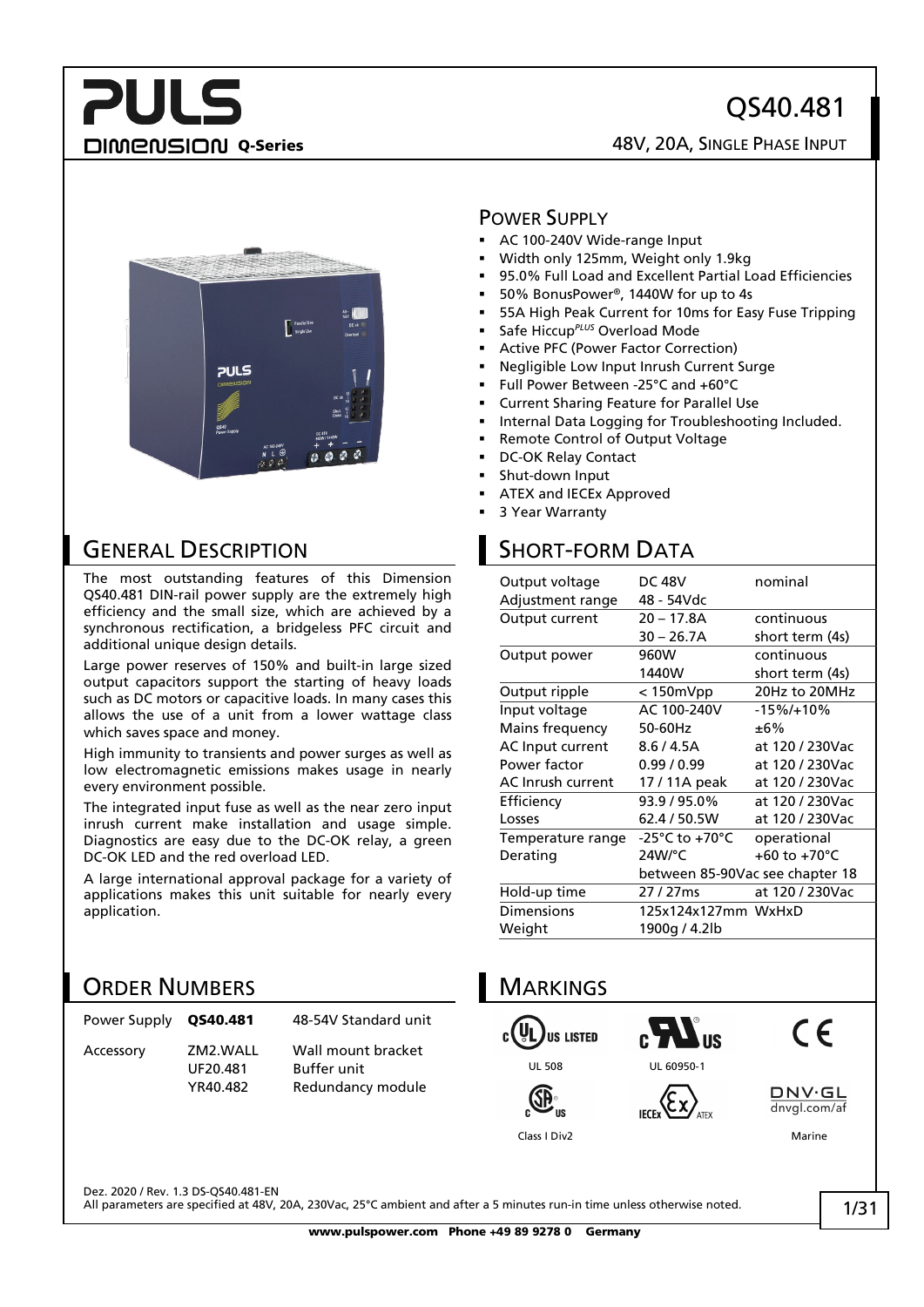## **PULS** DIMENSION Q-Series 48V, 20A, SINGLE PHASE INPUT

### INDEX

|                |                                         | г ач |
|----------------|-----------------------------------------|------|
| $\mathbf{1}$ . |                                         |      |
| 2.             |                                         |      |
| 3.             |                                         |      |
| 4.             |                                         |      |
| 5.             |                                         |      |
| 6.             |                                         |      |
| 7.             |                                         |      |
| 8.             |                                         |      |
| 9.             |                                         |      |
|                | 10. Remote Control of Output Voltage 11 |      |
|                |                                         |      |
|                | 12. Efficiency and Power Losses12       |      |
|                |                                         |      |
|                |                                         |      |
|                |                                         |      |
|                | 16. Front Side and User Elements15      |      |
|                |                                         |      |
|                |                                         |      |
|                |                                         |      |
|                |                                         |      |
|                |                                         |      |
|                |                                         |      |

| Page  | Page                                          |
|-------|-----------------------------------------------|
| . 3   |                                               |
| . . 3 | 24. Physical Dimensions and Weight 22         |
| . . 5 |                                               |
| . . 6 | 25.1. ZM2.WALL - Wall mounting bracket23      |
| . . 6 |                                               |
| . 7   | 25.3. YR40.482 - Redundancy Module24          |
| . . 9 |                                               |
| .10   |                                               |
| .10   | 26.2. Peak Current Capability  26             |
| .11   |                                               |
| .11   |                                               |
| .12   |                                               |
| .13   | 26.6. Parallel Use to Increase Output Power28 |
| .13   |                                               |
| .14   | 26.8.                                         |
| .15   |                                               |
| .16   |                                               |
| .17   | 26.11. Operation on Two Phases 30             |
| .18   | 26.12. Use in a Tightly Sealed Enclosure 30   |
| .18   | 26.13. Mounting Orientations 31               |
|       |                                               |

The information presented in this document is believed to be accurate and reliable and may change without notice. No part of this document may be reproduced or utilized in any form without permission in writing from the publisher.

## TERMINOLOGY AND ABREVIATIONS

| PE and $\bigoplus$ symbol | PE is the abbreviation for Protective Earth and has the same meaning as the symbol $\bigoplus$ .                                                                                                                                      |
|---------------------------|---------------------------------------------------------------------------------------------------------------------------------------------------------------------------------------------------------------------------------------|
| <b>Earth, Ground</b>      | This document uses the term "earth" which is the same as the U.S. term "ground".                                                                                                                                                      |
| T.b.d.                    | To be defined, value or description will follow later.                                                                                                                                                                                |
| <b>AC 230V</b>            | A figure displayed with the AC or DC before the value represents a nominal voltage with<br>standard tolerances (usually ±15%) included.<br>E.g.: DC 12V describes a 12V battery disregarding whether it is full (13.7V) or flat (10V) |
| <b>230Vac</b>             | A figure with the unit (Vac) at the end is a momentary figure without any additional<br>tolerances included.                                                                                                                          |
| <b>50Hz vs. 60Hz</b>      | As long as not otherwise stated, AC 230V parameters are valid at 50Hz mains frequency.                                                                                                                                                |
| may                       | A key word indicating flexibility of choice with no implied preference.                                                                                                                                                               |
| shall                     | A key word indicating a mandatory requirement.                                                                                                                                                                                        |
| should                    | A key word indicating flexibility of choice with a strongly preferred implementation.                                                                                                                                                 |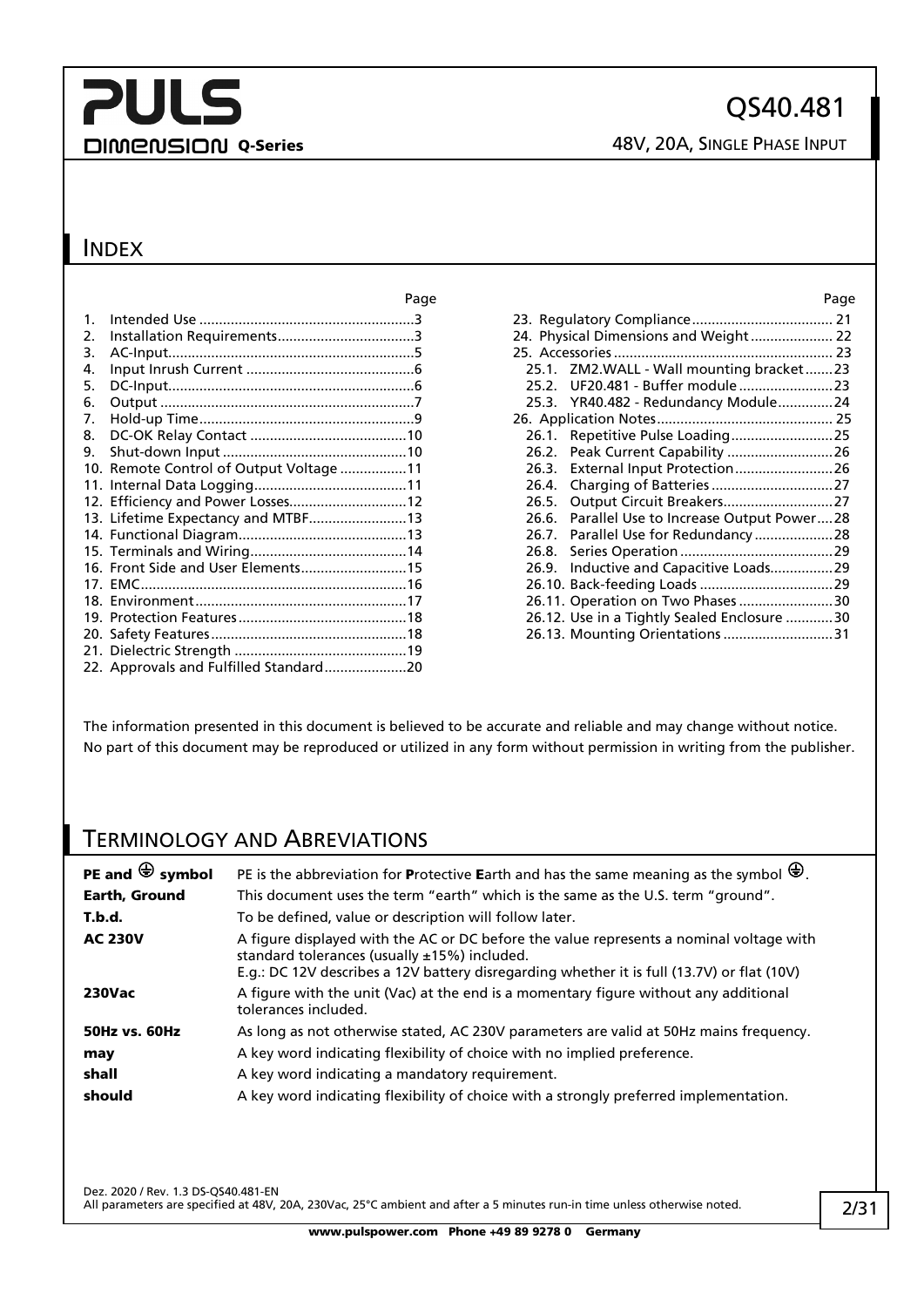## <span id="page-2-0"></span>1. INTENDED USE

This device is designed for installation in an enclosure and is intended for commercial use, such as in industrial control, process control, monitoring and measurement equipment or the like.

Do not use this device in equipment, where malfunctioning may cause severe personal injury or threaten human life without additional appropriate safety devices, that are suited for the end application.

If this device is used in a manner outside of its specification, the protection provided by the device may be impaired.

## <span id="page-2-1"></span>2. INSTALLATION REQUIREMENTS

#### **A** WARNING | Risk of electrical shock, fire, personal injury or death.

- Turn power off before working on the device and protect against inadvertent re-powering.
- Do not open, modify or repair the device.
- Use caution to prevent any foreign objects from entering into the housing.
- Do not use in wet locations or in areas where moisture or condensation can be expected.
- Do not touch during power-on, and immediately after power-off. Hot surface may cause burns.

#### Obey the following installation instructions:

This device may only be installed and put into operation by qualified personnel.

This device does not contain serviceable parts. The tripping of an internal fuse is caused by an internal defect.

If damage or malfunction should occur during installation or operation, immediately turn power off and send unit to the factory for inspection.

Install device in an enclosure providing protection against electrical, mechanical and fire hazards.

Install the device onto a DIN-rail according to EN 60715 with the input terminals on the bottom of the device. Other mounting orientations require a reduction in output current.

Make sure that the wiring is correct by following all local and national codes. Use appropriate copper cables that are designed for a minimum operating temperature of 60°C for ambient temperatures up to +45°C, 75°C for ambient temperatures up to +60°C and 90°C for ambient temperatures up to +70°C. Ensure that all strands of a stranded wire enter the terminal connection. Unused screw terminals should be securely tightened. Use ferrules for wires on the input terminals.

The device is designed for pollution degree 2 areas in controlled environments. No condensation or frost is allowed. The enclosure of the device provides a degree of protection of IP20. The enclosure does not provide protection against

The device is designed for overvoltage category II zones.

spilled liquids.

The device is designed as "Class of Protection I" equipment according to IEC 61140. Do not use without a proper PE (Protective Earth) connection.

The device is suitable to be supplied from TN, TT or IT mains networks. The continuous voltage between the input terminal and the PE potential must not exceed 276Vac.

A disconnecting means shall be provided for the input of the device.

The device is designed for convection cooling and does not require an external fan. Do not obstruct airflow and do not cover ventilation grid!

The device is designed for altitudes up to 4000m (13125ft). Above 2000m (6560ft) a reduction in output current is required.

Keep the following minimum installation clearances: 40mm on top, 20mm on the bottom, 5mm left and right side. Increase the 5mm to 15mm in case the adjacent device is a heat source. When the device is permanently loaded with less than 50%, the 5mm can be reduced to zero.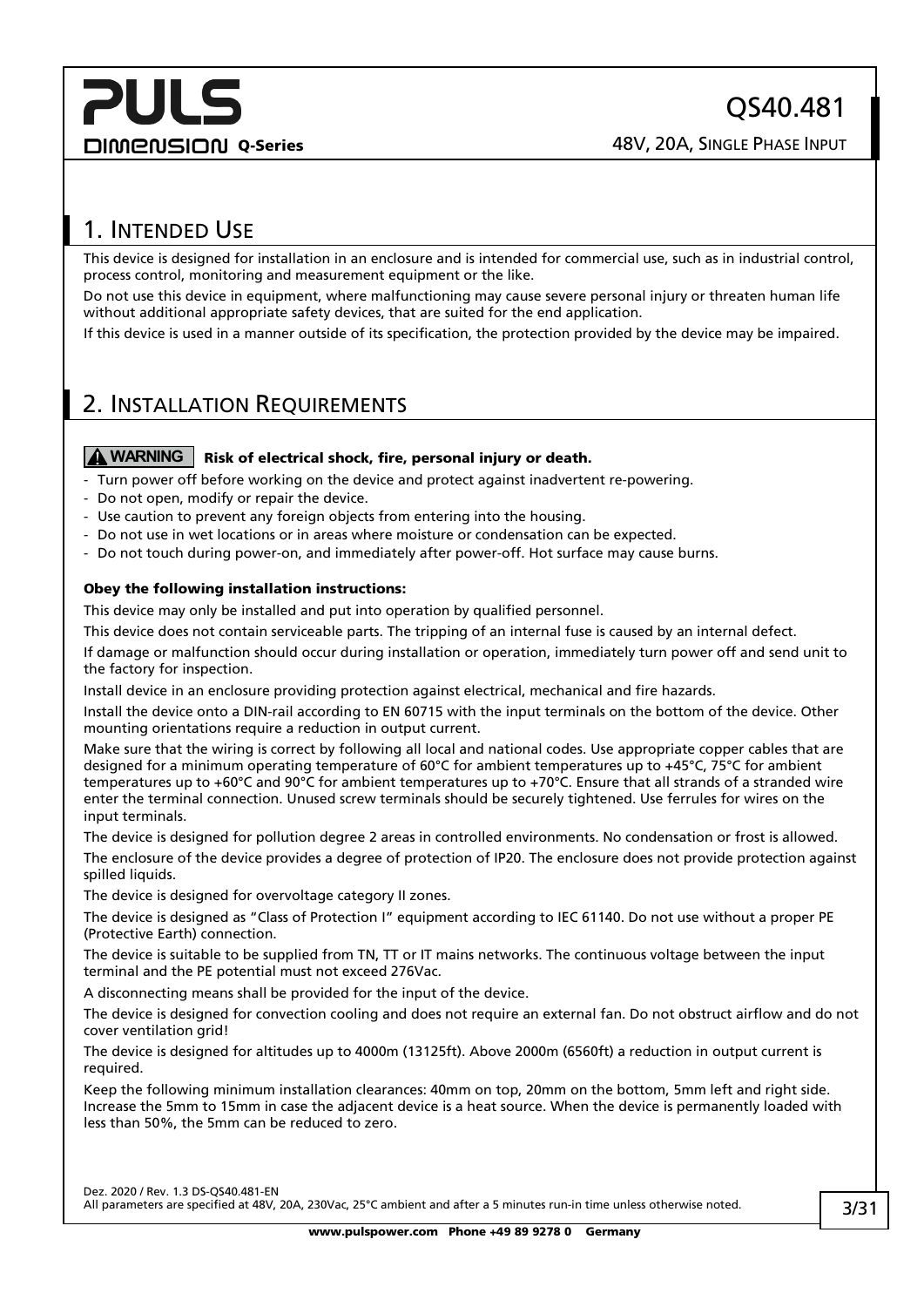**DIMENSION Q-Series ABOUT ABOUT A SINGLE PHASE INPUT** 

The device is designed, tested and approved for branch circuits up to 30A (UL) and 32A (IEC) without additional protection device. If an external fuse is utilized, do not use circuit breakers smaller than 16A B- or C-Characteristic to avoid a nuisance tripping of the circuit breaker.

The maximum surrounding air temperature is +70 $^{\circ}$ C (+158 $^{\circ}$ F). The operational temperature is the same as the ambient or surrounding air temperature and is defined 2cm below the device.

The device is designed to operate in areas between 5% and 95% relative humidity.

#### Installation Instructions for Hazardous Location Areas

The device is suitable for use in Class I Division 2 Groups A, B, C, D locations and for use in Group II Category 3 (Zone 2) environments.

Classification: ATEX: EPS 14 ATEX 1 638 X, II 3G EX nA nC IIC T3 Gc / IECEx EPS 14.0007X.

#### WARNING EXPLOSION HAZARDS!

Substitution of components may impair suitability for this environment. Do not disconnect the unit or operate the voltage adjustment or S/P jumper unless power has been switched off or the area is known to be non-hazardous. A suitable enclosure must be provided for the end product which has a minimum protection of IP54 and fulfils the requirements of the EN 60079-0.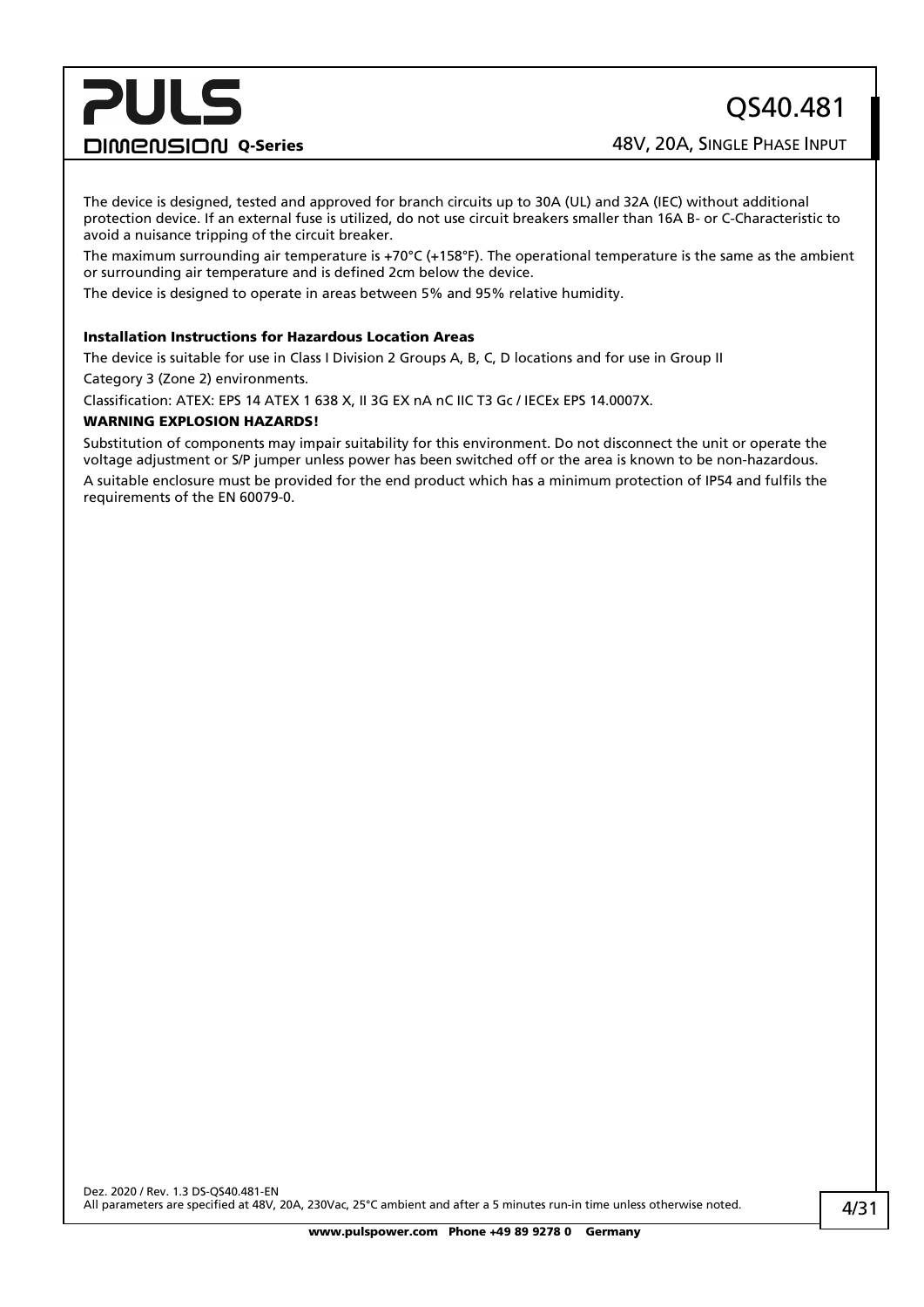## QS40.481

DIMENSION Q-Series 28V, 20A, SINGLE PHASE INPUT

## <span id="page-4-0"></span>3. AC-INPUT

| AC input<br>AC input range      | nom.        | AC 100-240V<br>90-264Vac<br>85-90Vac | suitable for TN, TT and IT mains networks<br>continuous operation<br>< 55°C ambient temperature continuously allowed<br>> 55°C ambient temperature short term or with output<br>derating according Fig. 18-1 |                            |                                                    |  |  |
|---------------------------------|-------------|--------------------------------------|--------------------------------------------------------------------------------------------------------------------------------------------------------------------------------------------------------------|----------------------------|----------------------------------------------------|--|--|
|                                 |             | 60-85Vac                             |                                                                                                                                                                                                              | full power for up to 200ms |                                                    |  |  |
|                                 |             | $0-85$ Vac                           |                                                                                                                                                                                                              | no damage to the unit      |                                                    |  |  |
|                                 |             | 264-300Vac                           | < 500ms                                                                                                                                                                                                      |                            |                                                    |  |  |
| Allowed voltage L or N to earth | max.        | 300Vac                               |                                                                                                                                                                                                              | continuous, IEC 62103      |                                                    |  |  |
| Input frequency                 | nom.        | 50-60Hz                              | ±6%                                                                                                                                                                                                          |                            |                                                    |  |  |
| Turn-on voltage                 | typ.        | 80Vac                                |                                                                                                                                                                                                              |                            | steady-state value, load independent, see Fig. 3-1 |  |  |
| Shut-down voltage               | typ.        | 74Vac                                |                                                                                                                                                                                                              |                            | steady-state value, load independent, see Fig. 3-1 |  |  |
| External input protection       |             | See recommendations in chapter 4.3.  |                                                                                                                                                                                                              |                            |                                                    |  |  |
|                                 |             |                                      |                                                                                                                                                                                                              |                            |                                                    |  |  |
|                                 |             | <b>AC 100V</b>                       | <b>AC 120V</b>                                                                                                                                                                                               | <b>AC 230V</b>             |                                                    |  |  |
| Input current                   | typ.        | 10.5A                                | 8.6A                                                                                                                                                                                                         | 4.5A                       | at 48V, 20A, see Fig. 3-3                          |  |  |
| Power factor <sup>*</sup>       | typ.        | 0.99                                 | 0.99                                                                                                                                                                                                         | 0.99                       | at 48V, 20A, see Fig. 3-4                          |  |  |
| $C$ $(0.001 + 0.000 + 0.000)$   | $+ \cdot -$ | 1.17                                 | 1 E D                                                                                                                                                                                                        | $1 \, \text{F}$ $\sigma$   | $-+ 1011 201$                                      |  |  |

| Crest factor**) | typ. | 1.47              | 1.53             | 1.56              | at 48V, 20A                                       |
|-----------------|------|-------------------|------------------|-------------------|---------------------------------------------------|
| Start-up delay  | typ. | 800 <sub>ms</sub> | 750ms            | 700 <sub>ms</sub> | see Fig. 3-2                                      |
| Rise time       | typ. | 16ms              | 16ms             | 16 <sub>ms</sub>  | at 48V, 20A, resistive load,<br>OmF see Fig. 3-2  |
|                 | typ. | 55 <sub>ms</sub>  | 55 <sub>ms</sub> | 55 <sub>ms</sub>  | at 48V, 20A, resistive load,<br>20mF see Fig. 3-2 |

Turn-on overshoot max. 100mV 100mV 100mV se[e Fig. 3-2](#page-4-4)  $\overline{\text{A}}$ ) The power factor is the ratio of the true (or real) power to the apparent power in an AC circuit.

\*\*) The crest factor is the mathematical ratio of the peak value to RMS value of the input current waveform.

<span id="page-4-1"></span>

<span id="page-4-2"></span>





<span id="page-4-4"></span>

<span id="page-4-3"></span>

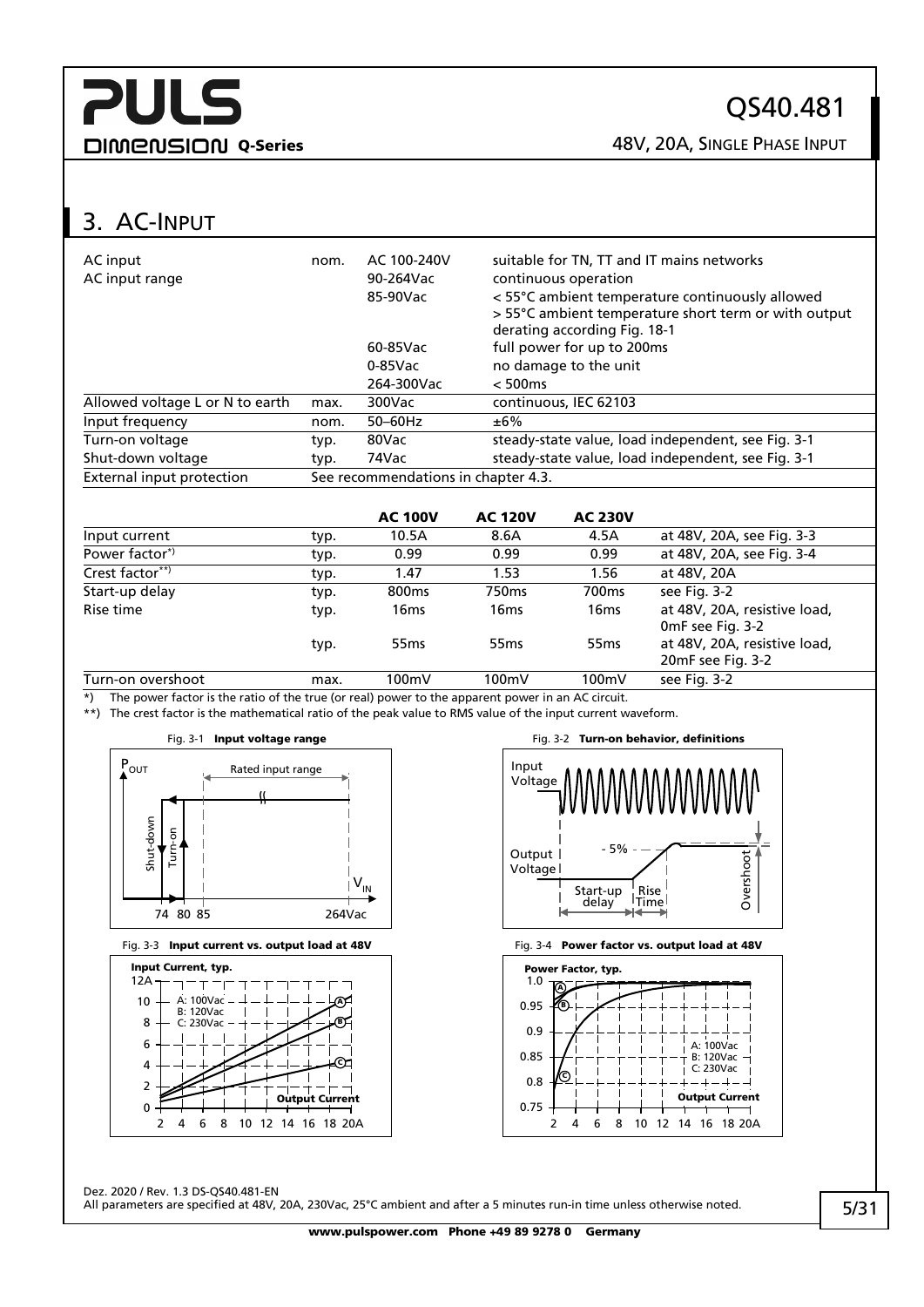## <span id="page-5-0"></span>4. INPUT INRUSH CURRENT

The power supply is equipped with an active inrush current limitation circuit, which limits the input inrush current after turn-on to a negligible low value. The input current is usually smaller than the steady state input current.

|                             |      | <b>AC 100V</b>      | <b>AC 120V</b>      | <b>AC 230V</b>      |                                                              |
|-----------------------------|------|---------------------|---------------------|---------------------|--------------------------------------------------------------|
| Inrush current <sup>*</sup> | max. | 25A <sub>peak</sub> | 22A <sub>peak</sub> | 16A <sub>peak</sub> | over entire temperature range;<br>mains interruptions $> 1s$ |
|                             | typ. | 20A <sub>peak</sub> | 17A <sub>peak</sub> | 11A <sub>peak</sub> | over entire temperature range;<br>mains interruptions > 1s   |
| Inrush energy               | max. | $5A^2s$             | 5A <sup>2</sup> S   | $5A^2s$             | over entire temperature range;<br>mains interruptions $> 1s$ |

 $\overline{\bullet}$ ) The charging current into EMI suppression capacitors is disregarded in the first microseconds after switch-on.



| $\label{eq:4} \qquad \qquad \downarrow \qquad \qquad \downarrow \qquad \qquad \downarrow$ |           |               |  |
|-------------------------------------------------------------------------------------------|-----------|---------------|--|
| Input                                                                                     |           | <b>230Vac</b> |  |
| Output                                                                                    | 100mS/DIV | 48Vdc         |  |

## <span id="page-5-1"></span>5. DC-INPUT

Do not operate this power supply with DC-input voltage. Check the CPS20.481-D1 unit instead. Two CPS20.241-D1 units in parallel might be necessary.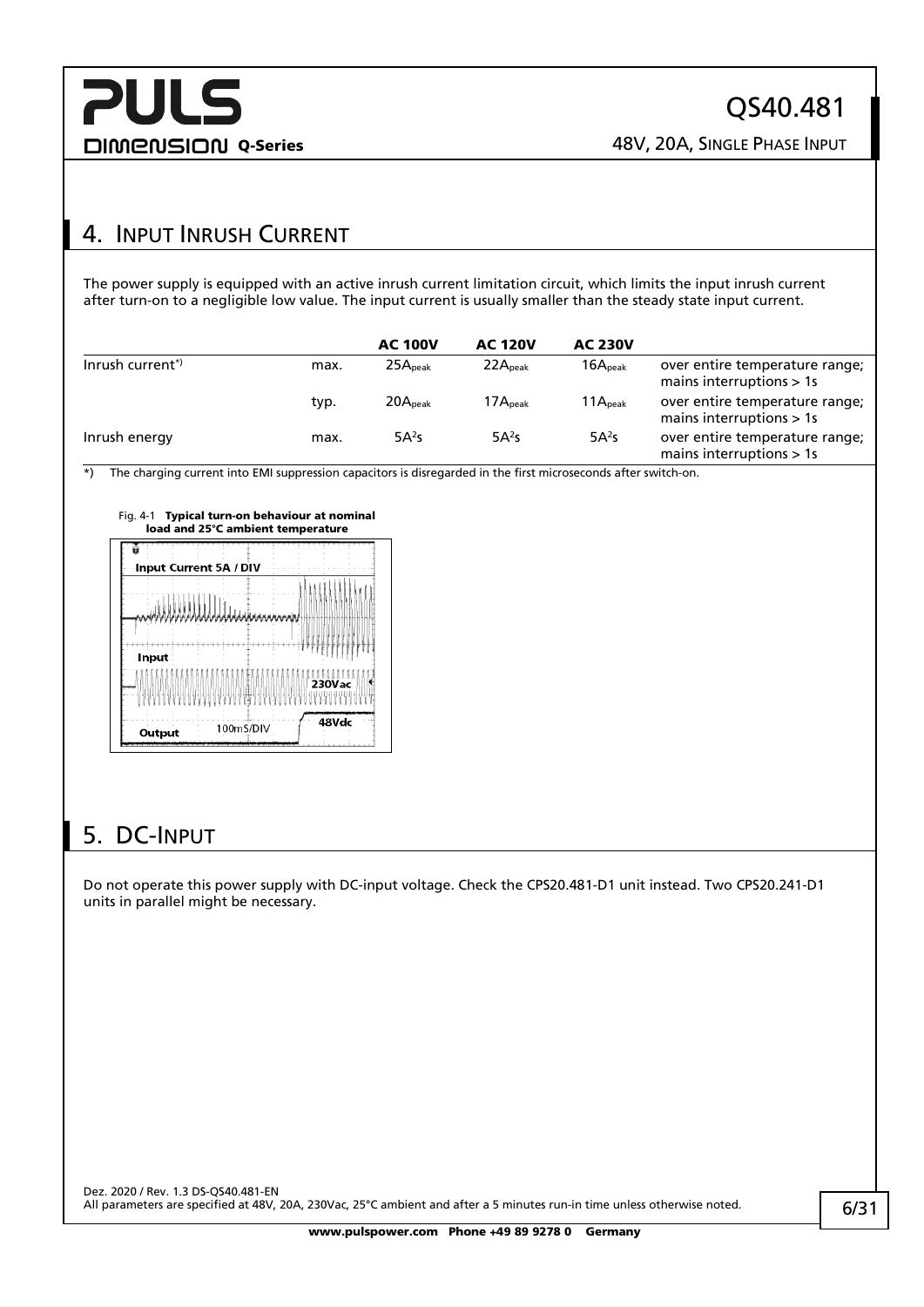**DIMENSION Q-Series CONSIGING A SINGLE PHASE INPUT** 

## <span id="page-6-0"></span>6. OUTPUT

| Output voltage                        | nom. | <b>DC 48V</b>                  |                                                                                                                                                                       |
|---------------------------------------|------|--------------------------------|-----------------------------------------------------------------------------------------------------------------------------------------------------------------------|
| Adjustment range                      |      | 48-54Vdc                       | quaranteed                                                                                                                                                            |
|                                       | max. | 56Vdc****)                     | at clockwise end position of potentiometer                                                                                                                            |
| Factory setting                       | typ. | 48.0Vdc                        | ±0.2%, at full load, cold unit, in "single use" mode                                                                                                                  |
|                                       | typ. | 46.0Vdc                        | ±0.5%, at full load, cold unit, in "parallel use" mode                                                                                                                |
|                                       | typ. | 48.0Vdc                        | at no load, cold unit, in "parallel use" mode                                                                                                                         |
| Line regulation                       | max. | 10 <sub>m</sub>                | 85-300Vac                                                                                                                                                             |
| Load regulation                       | max. | 50mV                           | in "single use" mode: static value, 0A→20A, see Fig. 6-1                                                                                                              |
|                                       | typ. | 2000mV                         | in "parallel use" mode: static value, 0A→20A,<br>see Fig. 6-2                                                                                                         |
| Ripple and noise voltage              | max. | 150mVpp                        | 20Hz to 20MHz, 50Ohm                                                                                                                                                  |
| Output current                        | nom. | 20A                            | continuously available at 48V, see Fig. 6-1 and Fig. 6-2                                                                                                              |
|                                       | nom. | 17.8A                          | continuously available at 54V, see Fig. 6-1 and Fig. 6-2                                                                                                              |
|                                       | nom. | 30A                            | short term available BonusPower®*), at 48V                                                                                                                            |
|                                       |      |                                | for typical 4s, see Fig. 6-1 and Fig. 6-2                                                                                                                             |
|                                       | nom. | 26.7A                          | short term available BonusPower®*), at 54V<br>for typical 4s, see Fig. 6-1 and Fig. 6-2                                                                               |
|                                       | typ. | 55A                            | up to 10ms, output voltage stays above 40V, see Fig.<br>6-4, This peak current is available once every second.<br>See chapter 4.2 for more peak current measurements. |
| Output power                          | nom. | 960W                           | continuously available at 48-54V                                                                                                                                      |
|                                       | nom. | 1440W*)                        | short term available BonusPower®*) at 48-54V                                                                                                                          |
| BonusPower <sup>®</sup> time          | typ. | 4 <sub>S</sub>                 | duration until the output voltage dips, see Fig. 6-5                                                                                                                  |
| BonusPower <sup>®</sup> recovery time | typ. | 7s                             | overload free time to reset power manager, see Fig. 6-6                                                                                                               |
| Overload behavior                     |      | cont. current                  | output voltage > 40Vdc, see Fig. 6-1                                                                                                                                  |
|                                       |      | Hiccup <sup>PLUS</sup> mode**) | output voltage < 40Vdc, see Fig. 6-1                                                                                                                                  |
| Short-circuit current                 | min. | $30A***$                       | load impedance 50mOhm, see Fig. 6-3                                                                                                                                   |
|                                       | max. | $35A***$                       | load impedance 50mOhm, see Fig. 6-3                                                                                                                                   |
|                                       | max. | 11.5A                          | average (R.M.S.) current, load impedance 50mOhm, see<br>Fig. $6-3$                                                                                                    |
|                                       | typ. | 62A                            | up to 10ms, load impedance <10mOhm, see Fig. 6-4                                                                                                                      |
| Output capacitance                    | typ. | 3 700µF                        | included in the power supply                                                                                                                                          |

#### \*) BonusPower®, short term power capability (up to typ. 4s)

The power supply is designed to support loads with a higher short-term power requirement without damage or shutdown. The shortterm duration is hardware controlled by an output power manager. This BonusPower® is repeatedly available. Detailed information can be found in chapte[r 4.1.](#page-24-1) If the power supply is loaded longer with the BonusPower® than shown in the Bonus-time diagram (see [Fig. 6-5\),](#page-7-3) the max. output power is automatically reduced to 960W. If the power requirement is continuously above 960W and the voltage falls below approx. 40V (due to the current regulating mode at overload), the unit shuts-off and makes periodical restart attempts. This behavior is called hiccup mode which is described below. If the voltage is above 40V, the unit continuously delivers current.

\*\*) Hiccup*PLUS* Mode

Up to 4s of overloading, the power supply delivers continuous output current. After this, the output power is reduced to nearly zero for approx. 17s before a new start attempt is automatically performed. If the overload has been cleared, the device will operate normally. If the overload still exists, the output current will be delivered for 2 to 4s (depending on the overload) again followed by a 17s rest time. This cycle is repeated as long as the overload exists. Se[e Fig.](#page-7-5) 6-3. During the off-period a small rest voltage and rest current is present on the output.

\*\*\*) Discharge current of output capacitors is not included.

\*\*\*\*) This is the maximum output voltage which can occur at the clockwise end position of the potentiometer due to tolerances. It is not guaranteed value which can be achieved. The typical value is about 55V.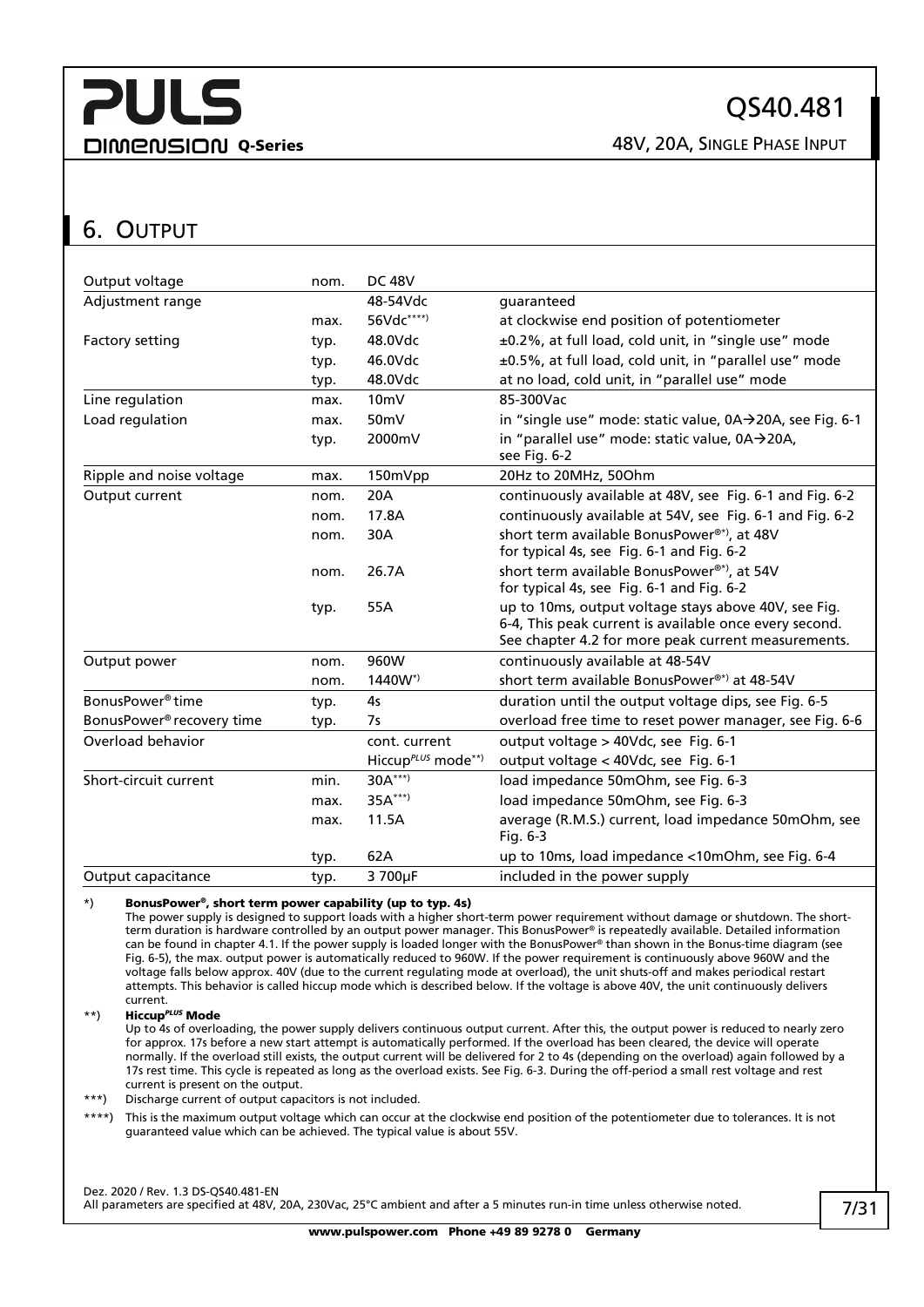## QS40.481

DIMENSION Q-Series 28V, 20A, SINGLE PHASE INPUT



#### <span id="page-7-0"></span>Fig. 6-1 Output voltage vs. output current in "single use" mode, typ.

<span id="page-7-5"></span>



#### <span id="page-7-1"></span>Fig. 6-2 Output voltage vs. output current in "parallel use" mode, typ. **Output Voltage** (Parallel Use, typ.)



<span id="page-7-2"></span>



#### Fig. 6-5 Bonus time vs. output power Fig. 6-6 BonusPower® recovery time

<span id="page-7-3"></span>

<span id="page-7-4"></span>

The BonusPower® is available as soon as power comes on and after the end of an output short circuit or output overload.





Dez. 2020 / Rev. 1.3 DS-QS40.481-EN

All parameters are specified at 48V, 20A, 230Vac, 25°C ambient and after a 5 minutes run-in time unless otherwise noted.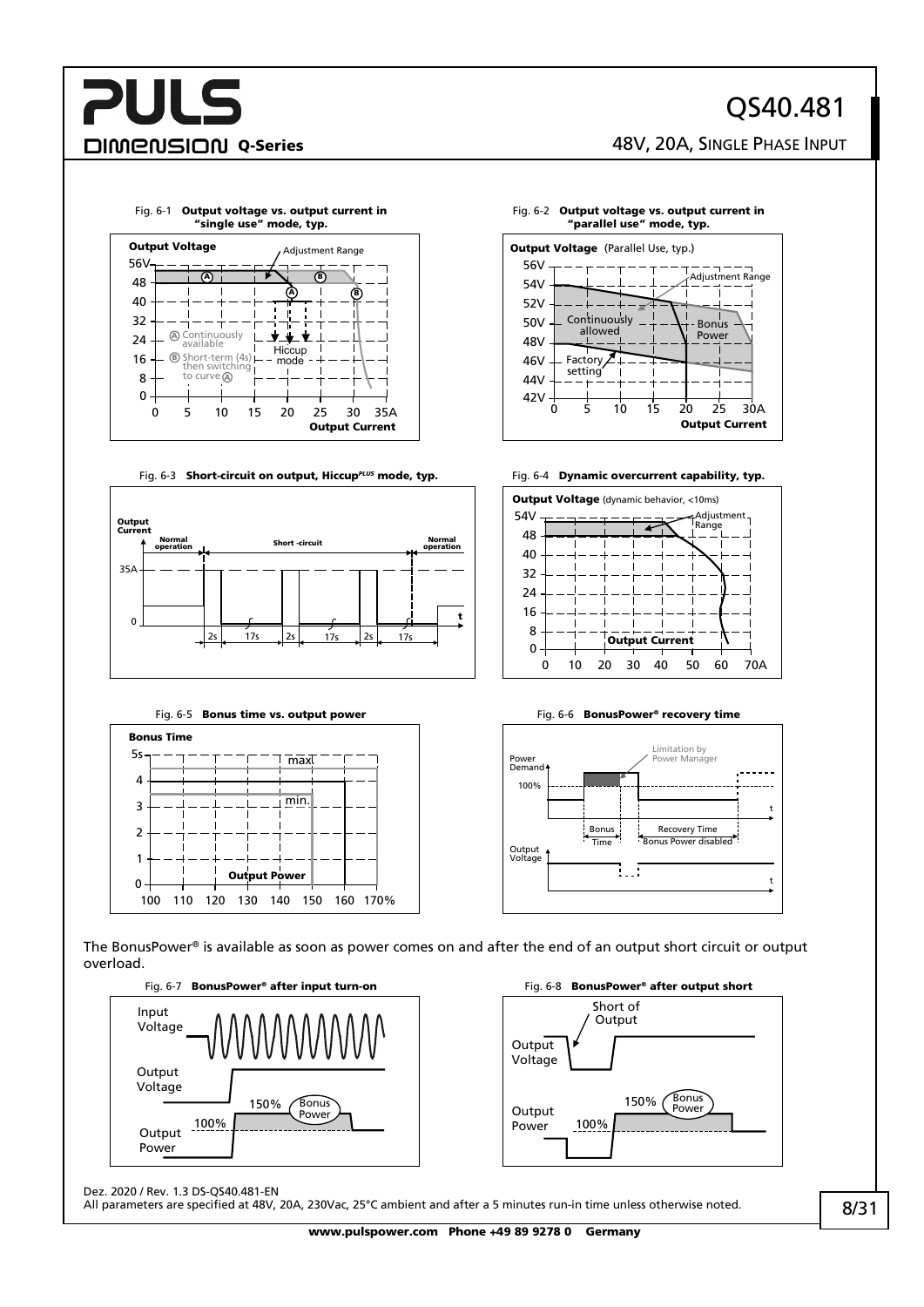## **PULS DIMENSION Q-Series CONSIGNAL SERIES 48V, 20A, SINGLE PHASE INPUT**

## QS40.481

## <span id="page-8-0"></span>7. HOLD-UP TIME

|              |      | <b>AC 100V</b>   | <b>AC 120V</b>   | <b>AC 230V</b>   |                           |
|--------------|------|------------------|------------------|------------------|---------------------------|
| Hold-up Time | typ. | 54 <sub>ms</sub> | 54 <sub>ms</sub> | 54 <sub>ms</sub> | at 48V, 10A, see Fig. 7-1 |
|              | min. | 45 <sub>ms</sub> | 45 <sub>ms</sub> | 45 <sub>ms</sub> | at 48V, 10A, see Fig. 7-1 |
|              | typ. | 27 <sub>ms</sub> | 27 <sub>ms</sub> | 27 <sub>ms</sub> | at 48V, 20A, see Fig. 7-1 |
|              | min. | 23 <sub>ms</sub> | 23 <sub>ms</sub> | 23 <sub>ms</sub> | at 48V, 20A, see Fig. 7-1 |

<span id="page-8-1"></span>



| 60 <sub>ms</sub> |     |     |     | 48V, 10A, typ.       |        |  |
|------------------|-----|-----|-----|----------------------|--------|--|
| 50 <sub>ms</sub> |     |     |     | 48V, 10A, min.       |        |  |
| 40 <sub>ms</sub> |     |     |     |                      |        |  |
| 30 <sub>ms</sub> |     |     |     | 48V, 20A, typ.       |        |  |
| 20 <sub>ms</sub> |     |     |     | 48V, 20A, min.       |        |  |
| 10 <sub>ms</sub> |     |     |     |                      |        |  |
| 0                |     |     |     | <b>Input Voltage</b> |        |  |
| 90               | 120 | 155 | 190 |                      | 230Vac |  |

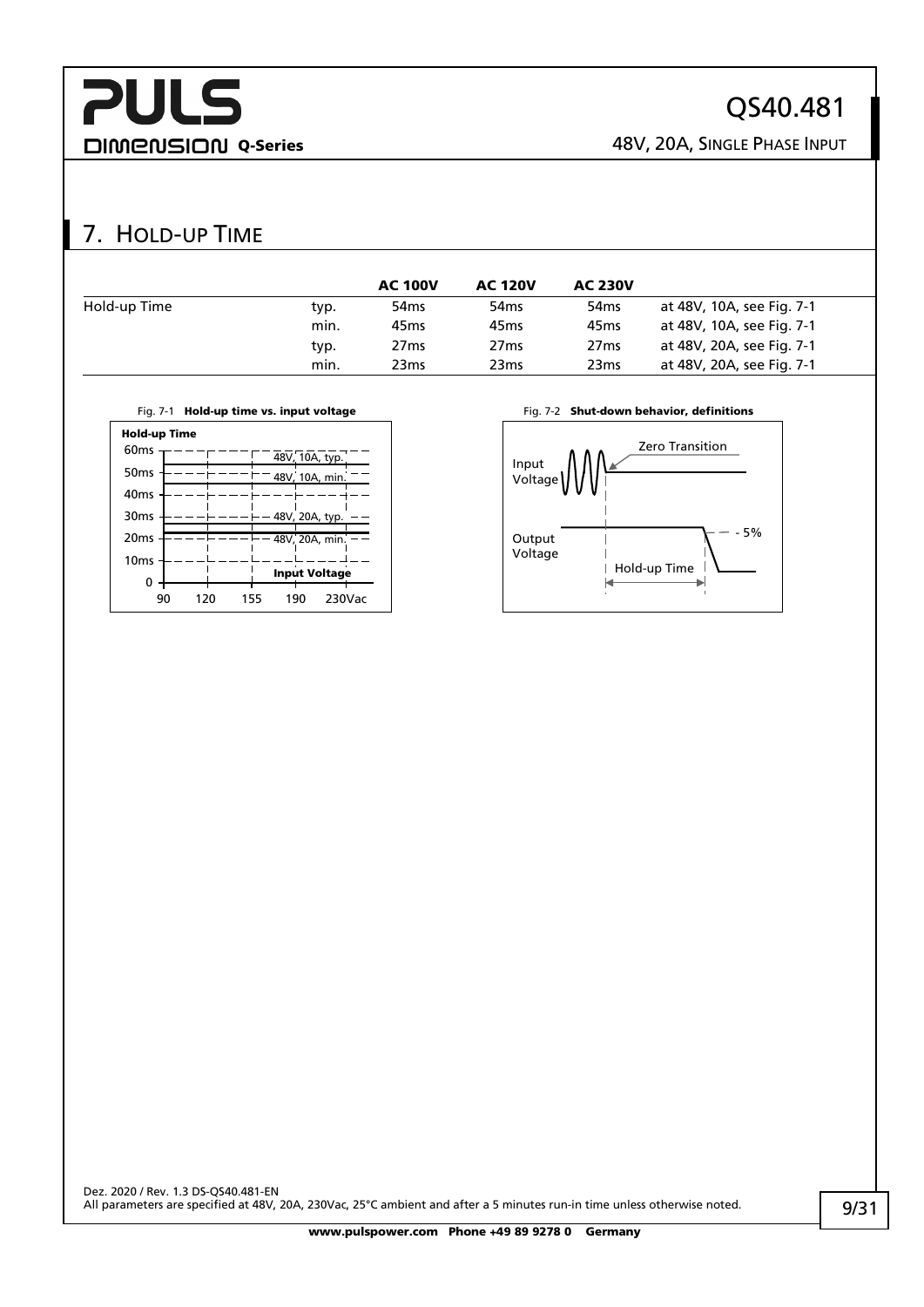## <span id="page-9-0"></span>8. DC-OK RELAY CONTACT

This feature monitors the output voltage, which is produced by the power supply itself. It is independent of a back-fed voltage from a unit connected in parallel to the power supply output.

| Contact closes    | As soon as the output voltage reaches 90% of the adjusted output voltage.                                                                                                              |                                                                    |                       |  |  |
|-------------------|----------------------------------------------------------------------------------------------------------------------------------------------------------------------------------------|--------------------------------------------------------------------|-----------------------|--|--|
| Contact opens     | As soon as the output voltage dips more than 10% below the adjusted output voltage.<br>Short dips will be extended to a signal length of 250ms. Dips shorter than 1ms will be ignored. |                                                                    |                       |  |  |
| Contact re-closes |                                                                                                                                                                                        | As soon as the output voltage exceeds 90% of the adjusted voltage. |                       |  |  |
| Contact ratings   | resistive load<br>60Vdc 0.3A, 30Vdc 1A, 30Vac 0.5A<br>max                                                                                                                              |                                                                    |                       |  |  |
|                   | min                                                                                                                                                                                    | 1 <sub>m</sub> A at 5Vdc                                           | min. permissible load |  |  |
| Isolation voltage |                                                                                                                                                                                        | See dielectric strength table in section 21.                       |                       |  |  |

#### Fig. 8-1 DC-ok relay contact behavior



## <span id="page-9-1"></span>9. SHUT-DOWN INPUT

This feature allows a switch-off of the output of the power supply with a signal switch or an external voltage. The shut-down occurs immediately while the turn-on is delayed up to 350ms. In a shut-down condition, the output voltage is <4V and the output power is <0.5W.

The voltage between different minus pole output terminals must be below 1V when units are connected in parallel. In a series operation of multiple power supplies only wiring option "A" with individual signal switches is allowed. Please note:

- Option C requires a current sink capability of the voltage source. Do not use a blocking diode.

- The shut-down function has no safety feature included.

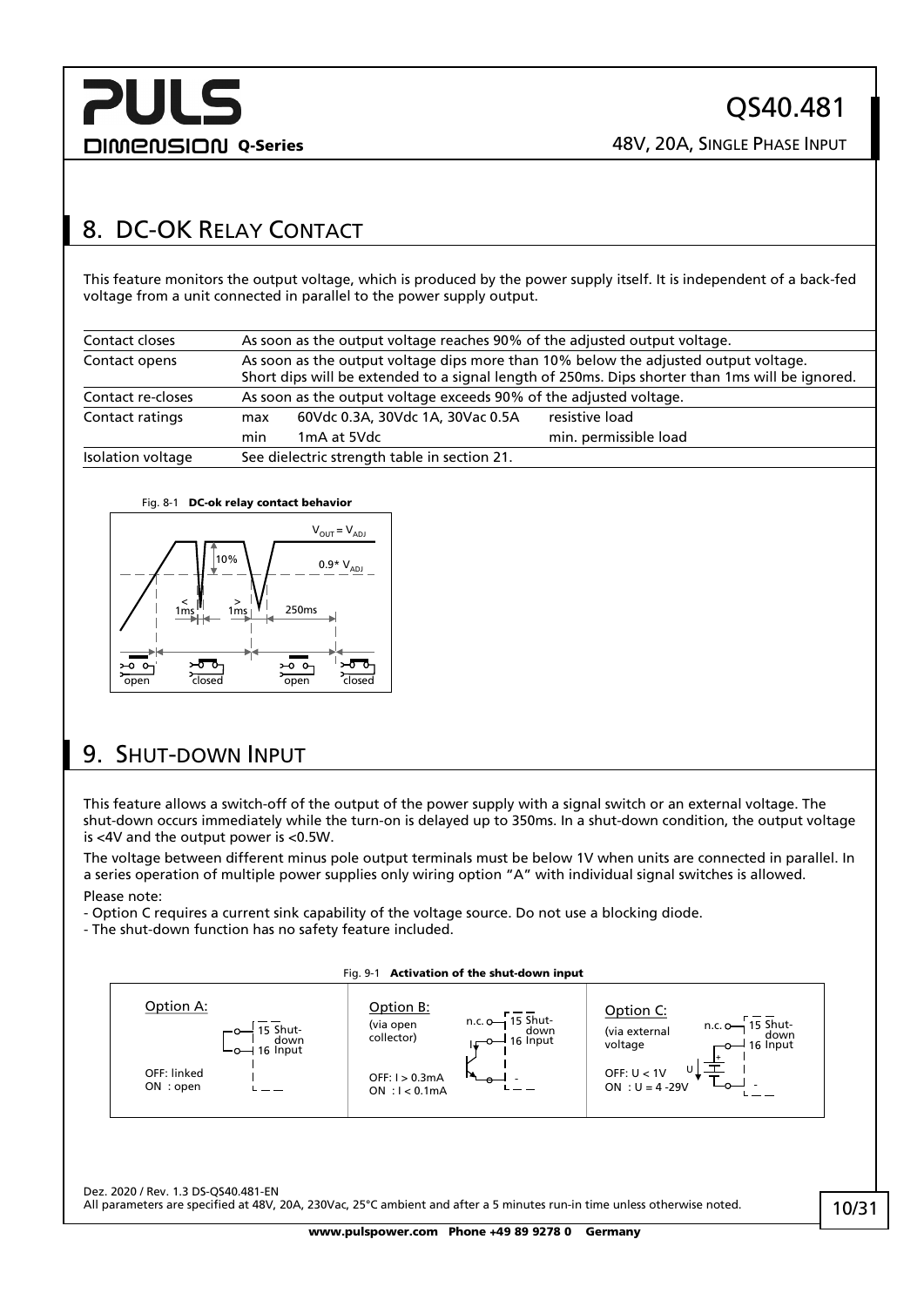## **PULS DIMENSION Q-Series CONSIGING A SINGLE PHASE INPUT**

## <span id="page-10-0"></span>10. REMOTE CONTROL OF OUTPUT VOLTAGE

The shut-down input can also be used to remotely adjust the output voltage between typically 44Vdc and 54Vdc. All other functions of shut-down input remain the same.

The control voltage is referenced to the main ground (negative output voltage)







#### Instructions:

- 1. Set the unit into "Single Use" mode
- 2. Set the output voltage adjustment (48-54V) to the maximum desired voltage.
- 3. Apply a control voltage to reduce the output voltage

## <span id="page-10-1"></span>11. INTERNAL DATA LOGGING

A protected microcontroller inside the power supply acquires and stores operating data during the life of the unit. The data can be downloaded with a small tool and special software by the PULS service and repair personnel, even when the unit is defect. The data allows for better troubleshooting. Analysis of what happened before a failure can be determined much more accurately.

#### Acquired data:

- Family name of unit (QS40), revision of firmware
- Operational hours
- Expired portion of lifetime (combination of temperature and period of time)
- Maximum ambient temperatures with timestamp (max. 47 values)
- Maximal input voltages with timestamp (max. 47 values) and type of input voltage (AC or DC)
- Failure report (various internal errors)
- Number and timestamp of input overvoltage transients
- Number and timestamp of over-temperature shut-downs
- Number of turn-on sequences

The data will be acquired with a fixed sampling rate unless the peak detectors do trigger due to an abnormal condition. In such cases, the abnormal condition will be captured. Furthermore, data will be acquired every time shortly before the unit switches off.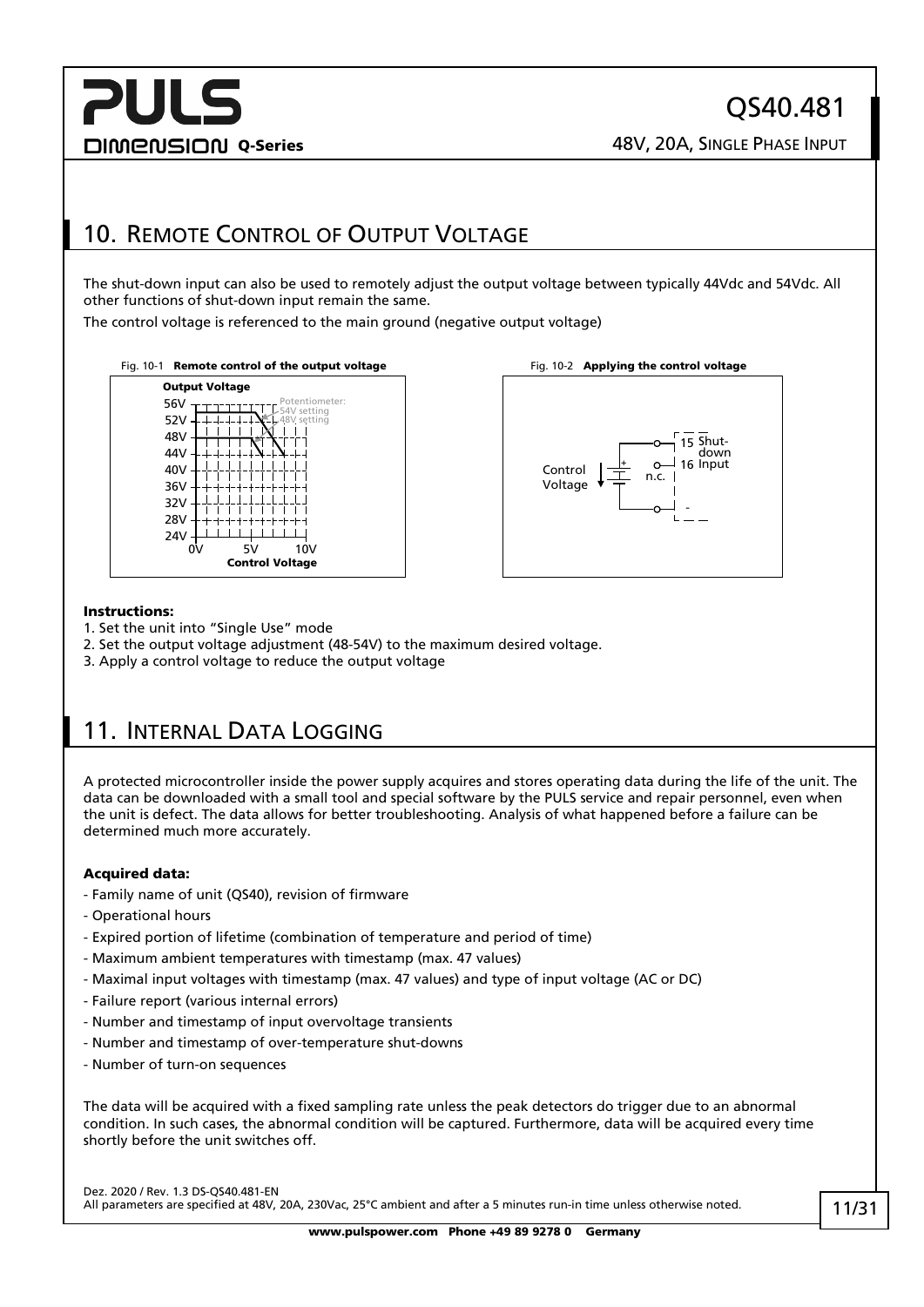## QS40.481

DIMENSION Q-Series 28V, 20A, SINGLE PHASE INPUT

## <span id="page-11-0"></span>12. EFFICIENCY AND POWER LOSSES

|                      |      | <b>AC 100V</b> | <b>AC 120V</b> | <b>AC 230V</b> |                                                  |
|----------------------|------|----------------|----------------|----------------|--------------------------------------------------|
| Efficiency           | typ. | 93.5%          | 93.9%          | 95.0%          | at 48V, 20A                                      |
| Average efficiency*) | typ. | 92.9%          | 93.3%          | 93.9%          | 25% at 5A, 25% at 10A, 25%<br>at 15A, 25% at 20A |
| Power losses         | typ. | 3.6W           | 3.5W           | 3.3W           | with activated shut-down                         |
|                      | typ. | 13.5W          | 12.8W          | 12.8W          | at 48V, 0A (no load)                             |
|                      | typ. | 35.6W          | 34.0W          | 30.1W          | at 48V, 10A (half load)                          |
|                      | typ. | 66.7W          | 62.4W          | 50.5W          | at 48V, 20A (full load)                          |

\*) The average efficiency is an assumption for a typical application where the power supply is loaded with 25% of the nominal load for 25% of the time, 50% of the nominal load for another 25% of the time, 75% of the nominal load for another 25% of the time and with 100% of the nominal load for the rest of the time.







#### Fig. 12-2 Losses vs. output current at 48V,



Fig. 12-4 Losses vs. input voltage at 48V, 20A,

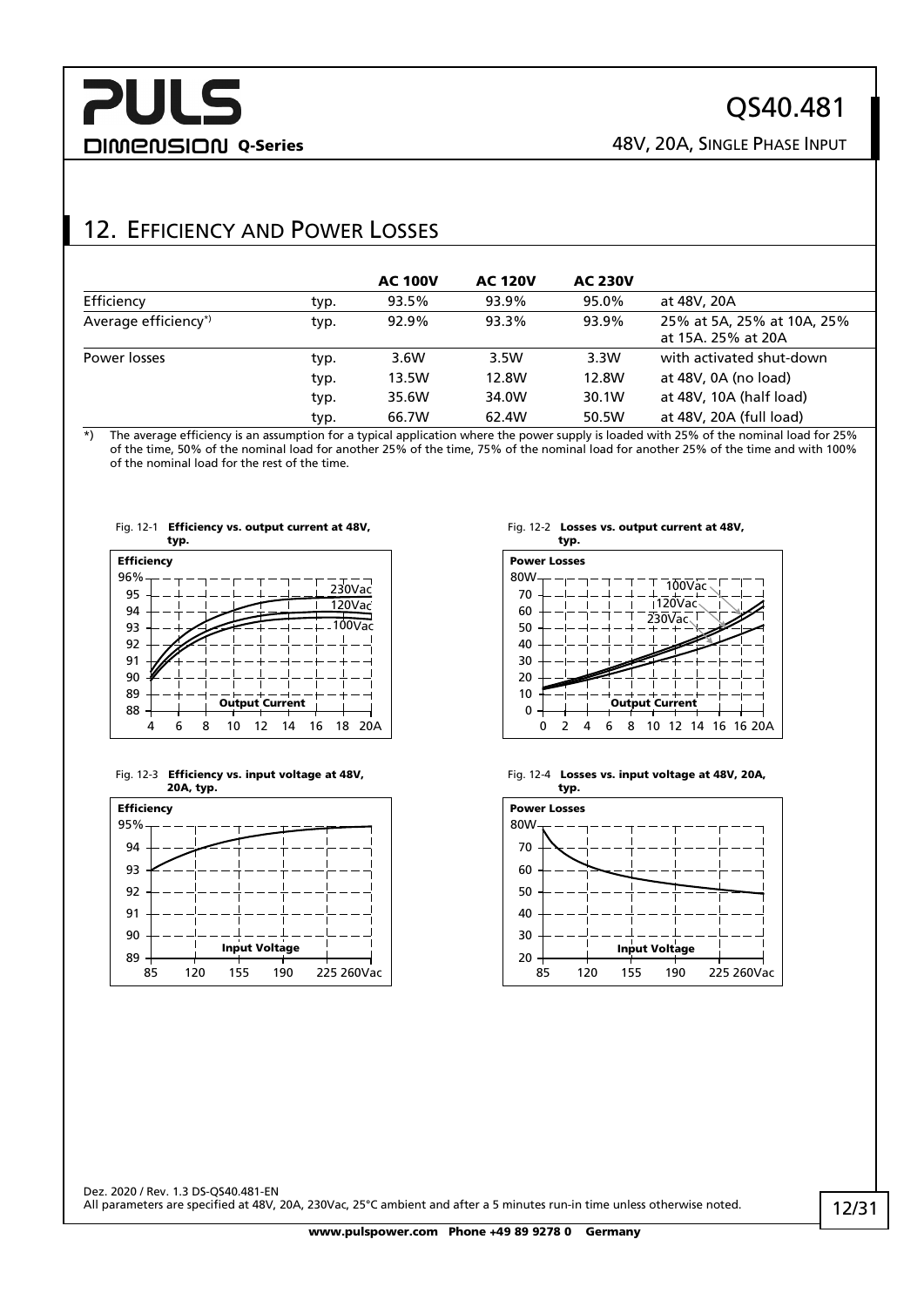DIMENSION Q-Series 28V, 20A, SINGLE PHASE INPUT

## <span id="page-12-0"></span>13. LIFETIME EXPECTANCY AND MTBF

|                                                  | <b>AC 100V</b>        | <b>AC 120V</b>        | <b>AC 230V</b>         |                                                    |
|--------------------------------------------------|-----------------------|-----------------------|------------------------|----------------------------------------------------|
| Calculated lifetime expectancy <sup>*</sup>      | 299 000h <sup>*</sup> | 305 000h <sup>*</sup> | 327 000h <sup>*</sup>  | at 48V, 10A and 25°C                               |
|                                                  | 106 000h              | 108 000h              | 116 000h               | at 48V, 10A and 40 $^{\circ}$ C                    |
|                                                  | 180 000 $h^{*}$       | $193,000h^*$          | 253 000h <sup>*)</sup> | at 48V, 20A and 25°C                               |
|                                                  | 64 000h               | 68 000h               | 90 000h                | at 48V, 20A and 40°C                               |
| $MTBF^{**}$<br>SN 29500, IEC 61709               | 491 000h              | 481 000h              | 537 000h               | at 48V, 20A and 25°C                               |
|                                                  | 274 000h              | 269 000h              | 300 000h               | at 48V, 20A and 40°C                               |
| $MTBF^{**}$<br>MIL HDBK 217F<br>Ground Benign    | 170 000h              | 171 000h              | 183 000h               | at 48V, 20A and 25°C;<br><b>Ground Benign GB25</b> |
|                                                  | 126 000h              | 127 000h              | 137 000h               | at 48V, 20A and 40°C;<br>Ground Benign GB40        |
| MTBF <sup>**</sup> MIL HDBK 217F<br>Ground Fixed | 36 000h               | 36 000h               | 39 000h                | at 48V, 20A and 25°C;<br>Ground Fixed GF25         |
|                                                  | 27 000h               | 27 000h               | 30 000h                | at 48V, 20A and 40°C;<br>Ground Fixed GF40         |

\*) The calculated lifetime expectancy shown in the table indicates the minimum operating hours (service life) and is determined by the lifetime expectancy of the built-in electrolytic capacitors. Lifetime expectancy is specified in operational hours and is calculated according to the capacitor's manufacturer specification. The manufacturer of the electrolytic capacitors only guarantees a maximum life of up to 15 years (131 400h). Any number exceeding this value is a calculated theoretical lifetime which can be used to compare devices.

\*\*) MTBF stands for Mean Time Between Failure, which is calculated according to statistical device failures, and indicates reliability of a device. It is the statistical representation of the likelihood of a unit to fail and does not necessarily represent the life of a product. The MTBF figure is a statistical representation of the likelihood of a device to fail. A MTBF figure of e.g. 1 000 000h means that statistically one unit will fail every 100 hours if 10 000 units are installed in the field. However, it can not be determined if the failed unit has been running for 50 000h or only for 100h.

## <span id="page-12-1"></span>14. FUNCTIONAL DIAGRAM

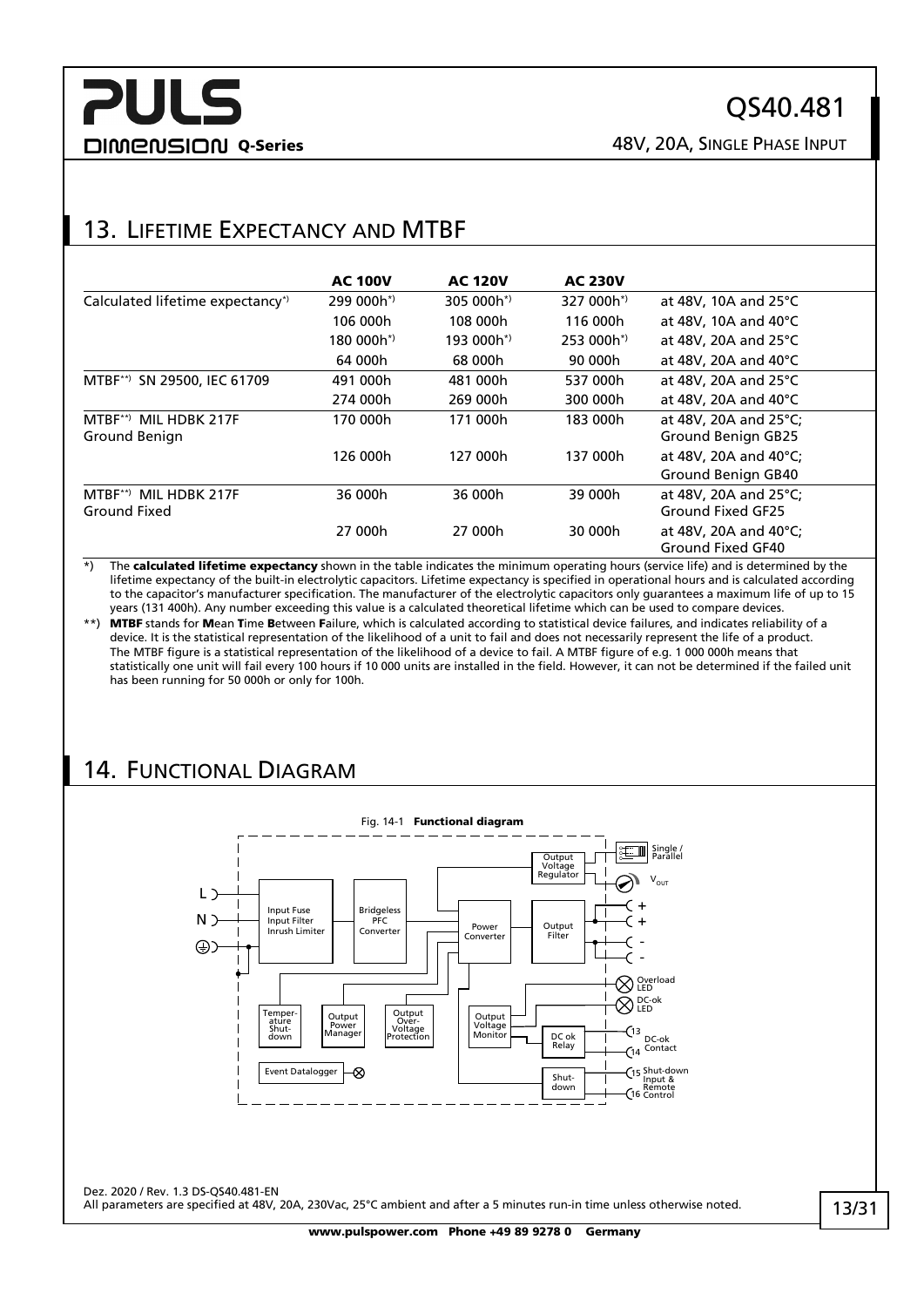## <span id="page-13-0"></span>15. TERMINALS AND WIRING

The terminals are IP20 Finger safe constructed and suitable for field and factory wiring.

|                               | Input                     | Output                     | DC-OK, Shut-down             |
|-------------------------------|---------------------------|----------------------------|------------------------------|
| Type                          | screw termination         | screw termination          | spring-clamp termination     |
| Solid wire                    | $0.5 - 6$ mm <sup>2</sup> | $0.5 - 16$ mm <sup>2</sup> | $0.15 - 1.5$ mm <sup>2</sup> |
| Stranded wire                 | $0.5 - 4$ mm <sup>2</sup> | $0.5 - 10$ mm <sup>2</sup> | $0.15 - 1.5$ mm <sup>2</sup> |
| American Wire Gauge           | AWG 20-10                 | AWG 22-8                   | AWG 26-14                    |
| Max. wire diameter            | 2.8 <sub>mm</sub>         | 5.2 <sub>mm</sub>          | 1.5 <sub>mm</sub>            |
|                               | (including ferrules)      | (including ferrules)       | (including ferrules)         |
| Wire stripping length         | 7mm / 0.28inch            | 12mm/0.5inch               | 7mm / 0.28inch               |
| Screwdriver                   | 3.5mm slotted or cross-   | 3.5mm or 5mm slotted       | 3mm slotted                  |
|                               | head No 2                 | or cross-head No 2         | (to open the spring)         |
| Recommended tightening torque | 1Nm, 9lb.in               | 2.3Nm, 20.5lb.in           | Not applicable               |

#### Instructions:

a) Use appropriate copper cables that are designed for minimum operating temperatures of:

- 60°C for ambient up to 45°C and
- 75°C for ambient up to 60°C minimum
- 90°C for ambient up to 70°C minimum.
- b) Follow national installation codes and installation regulations!
- c) Ensure that all strands of a stranded wire enter the terminal connection!
- d) Do not use the unit without PE connection.
- e) Unused terminal compartments should be securely tightened.
- f) Ferrules are allowed.

#### Daisy chaining:

Daisy chaining (jumping from one power supply output to the next) is allowed as long as the average output current through one terminal pin does not exceed 54A. If the current is higher, use a separate distribution terminal block as shown in [Fig. 15-2.](#page-13-1)







<span id="page-13-1"></span>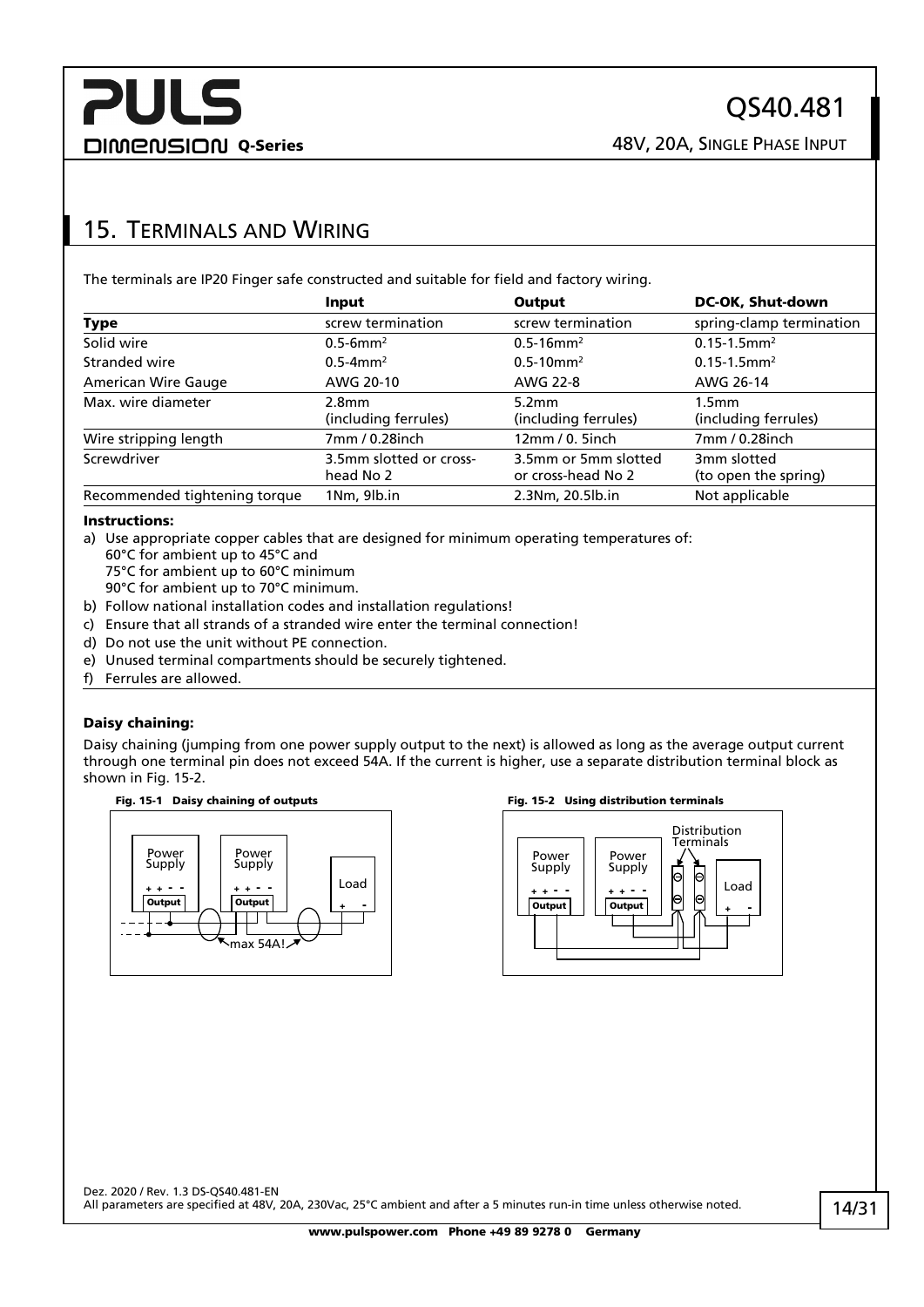## **PULS DIMENSION Q-Series ABOUT ABOUT A SINGLE PHASE INPUT**

QS40.481

## <span id="page-14-0"></span>16. FRONT SIDE AND USER ELEMENTS

#### Fig. 16-1 Front side



#### **Input Terminals (Screw terminals)** N, L Line input

- ...PE (Protective Earth) input
- **B** Output Terminals (Screw terminals, two pins per pole)
	- + Positive output
		- Negative (return) output

#### C "Parallel Use" "Single Use" Selector

Set jumper to "Parallel Use" when power supplies are connected in parallel to increase the output power. In order to achieve a sharing of the load current between the individual power supplies, the "parallel use" regulates the output voltage in such a manner that the voltage at no load is approx. 4% higher than at nominal load. See also chapter [4.6.](#page-27-0) A missing jumper is equal to a "Single Use" mode.

#### D Output Voltage Potentiometer Multi turn potentiometer;

Open the flap to set the output voltage.

Factory set: 48.0V at full output current, "Single Use" mode. E DC-OK LED (green)

On, when the voltage on the output terminals is >90% of the adjusted output voltage

#### **F** Overload LED (red)

- On, when the voltage on the output terminals is <90% of the adjusted output voltage, or in case of a short circuit in the output.

- Flashing, when the shut-down has been activated or the unit has switched off due to over-temperature.

#### - Input voltage is required G DC-OK Relay Contact

The DC-OK relay contact is synchronized with the DC-OK LED. See chapte[r 8](#page-9-0) for details.

#### H Shut-down and Remote Control Input

Allows the power supply to be shut down. Can be activated with a switch contact or an external voltage. The remote control input allows adjusting the output voltage

between 44V and 54V. See chapter [9](#page-9-1) and [10](#page-10-0) for details.

#### Indicators, LEDs

|                                | <b>Overload LED</b> | <b>DC-OK LED</b> | <b>DC-OK Contact</b> |
|--------------------------------|---------------------|------------------|----------------------|
| Normal mode                    | OFF                 | ΟN               | Closed               |
| During BonusPower <sup>®</sup> | <b>OFF</b>          | ΟN               | Closed               |
| Overload (Hiccup mode)         | flashing            | <b>OFF</b>       | Open                 |
| Output short circuit           | flashing            | <b>OFF</b>       | Open                 |
| Temperature Shut-down          | flashing            | <b>OFF</b>       | Open                 |
| Active Shut-down input         | flashing            | <b>OFF</b>       | Open                 |
| No input power                 | OFF                 | <b>OFF</b>       | Open                 |

Dez. 2020 / Rev. 1.3 DS-QS40.481-EN

All parameters are specified at 48V, 20A, 230Vac, 25°C ambient and after a 5 minutes run-in time unless otherwise noted.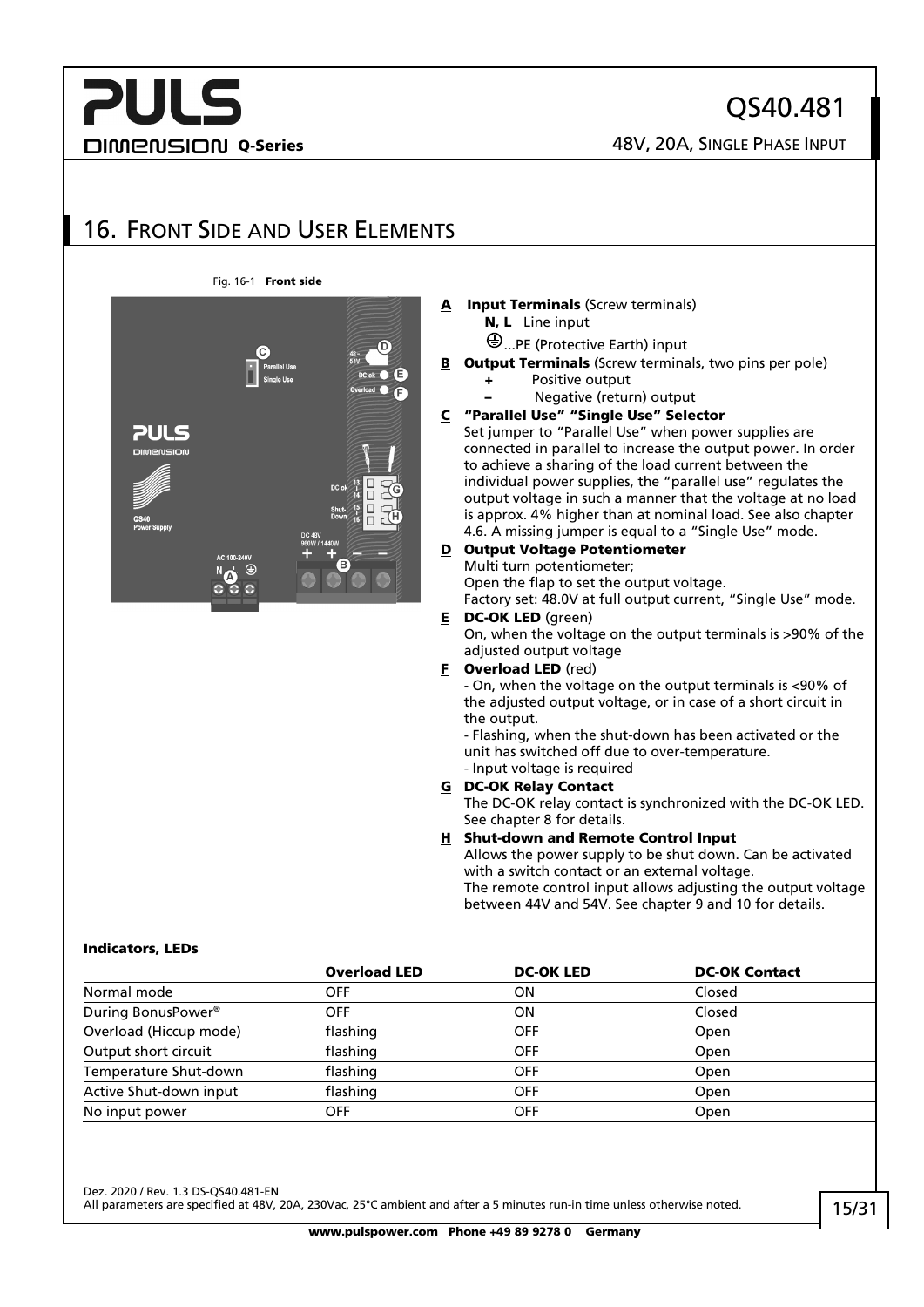## <span id="page-15-0"></span>17. EMC

The power supply is suitable for applications in industrial environment as well as in residential, commercial and light industry environment without any restrictions. A detailed EMC report is available on request.

| <b>EMC Immunity</b>            | According generic standards: EN 61000-6-1 and EN 61000-6-2 |                                         |                                                          |                                     |  |
|--------------------------------|------------------------------------------------------------|-----------------------------------------|----------------------------------------------------------|-------------------------------------|--|
| Electrostatic discharge        | EN 61000-4-2                                               | contact discharge                       | 8kV                                                      | Criterion A                         |  |
|                                |                                                            | air discharge                           | 15kV                                                     | Criterion A                         |  |
| Electromagnetic RF field       | EN 61000-4-3                                               | 80MHz-2.7GHz                            | 20V/m                                                    | Criterion A                         |  |
| <b>Fast transients (Burst)</b> | EN 61000-4-4                                               | input lines                             | 4kV                                                      | Criterion A                         |  |
|                                |                                                            | output lines                            | 2kV                                                      | Criterion A                         |  |
|                                |                                                            | signal lines (coupling clamp)           | 2kV                                                      | Criterion A                         |  |
| Surge voltage on input         | EN 61000-4-5                                               | $L \rightarrow N$                       | 2kV                                                      | Criterion A                         |  |
|                                |                                                            | $L \rightarrow PE$ , N $\rightarrow PE$ | 4kV                                                      | Criterion A                         |  |
| Surge voltage on output        | EN 61000-4-5                                               | $+ \rightarrow -$                       | 1kV                                                      | Criterion A                         |  |
|                                |                                                            | $+/ \rightarrow$ PE                     | 1kV                                                      | Criterion A                         |  |
| Surge voltage on signal lines  | EN 61000-4-5                                               | DC-OK signal $\rightarrow$ PE           | 1kV                                                      | Criterion A                         |  |
|                                | EN 61000-4-5                                               | Shut-down input $\rightarrow$ PE        |                                                          | not relevant due to wire length **) |  |
| Conducted disturbance          | EN 61000-4-6                                               | 0.15-80MHz                              | 20V                                                      | Criterion A                         |  |
| Mains voltage dips             | EN 61000-4-11                                              | 0% of 100Vac                            | 0Vac, 20ms                                               | Criterion A                         |  |
|                                |                                                            | 40% of 100Vac                           | 40Vac, 200ms                                             | Criterion C                         |  |
|                                |                                                            | 70% of 100Vac                           | 70Vac, 500ms                                             | Criterion A                         |  |
|                                |                                                            | 0% of 200Vac                            | 0Vac, 20ms                                               | Criterion A                         |  |
|                                |                                                            | 40% of 200Vac                           | 80Vac, 200ms                                             | Criterion A                         |  |
|                                |                                                            | 70% of 200Vac                           | 140Vac, 500ms                                            | Criterion A                         |  |
| Voltage interruptions          | EN 61000-4-11                                              | 0% of 200Vac (=0V)                      | 5000ms                                                   | Criterion C                         |  |
| Voltage sags                   | SEMI F47                                                   |                                         | dips on the input voltage according to SEMI F47 standard |                                     |  |
|                                |                                                            | 80% of 120Vac (96Vac)                   | 1000 <sub>ms</sub>                                       | Criterion A                         |  |
|                                |                                                            | 70% of 120Vac (84Vac)                   | 500 <sub>ms</sub>                                        | Criterion A                         |  |
|                                |                                                            | 50% of 120Vac (60Vac)                   | 200 <sub>ms</sub>                                        | Criterion A                         |  |
| <b>Powerful transients</b>     | <b>VDE 0160</b>                                            | over entire load range                  | 750V, 1.3ms                                              | Criterion B*)                       |  |

\*) Criterion A is fulfilled for output current up to 15A.

\*\*) Do not use longer wires than 30m for the shut-down input or use an additional protection.

#### Criterions:

A: Power supply shows normal operation behavior within the defined limits.

B: Output voltage will dip from 48V to 42V for 5ms

C: Temporary loss of function is possible. Power supply may shut-down and restarts by itself. No damage or hazards for the power supply will occur.

| <b>EMC Emission</b>                | According generic standards: EN 61000-6-3 and EN 61000-6-4 |                                                                                 |  |  |  |
|------------------------------------|------------------------------------------------------------|---------------------------------------------------------------------------------|--|--|--|
| Conducted emission<br>input lines  | EN 55011, EN 55032, FCC Part 15, CISPR 11,<br>CISPR 32     | Class B                                                                         |  |  |  |
| Conducted emission<br>output lines | IEC/CISPR 16-1-2, IEC/CISPR 16-2-1                         | 10dB higher than average limits for DC<br>power port according EN 61000-6-3***) |  |  |  |
| Radiated emission                  | EN 55011, EN 55032                                         | Class B                                                                         |  |  |  |
| Harmonic input current             | EN 61000-3-2                                               | fulfilled for class A equipment                                                 |  |  |  |
| Voltage fluctuations, flicker      | EN 61000-3-3                                               | fulfilled**)                                                                    |  |  |  |
|                                    |                                                            |                                                                                 |  |  |  |

This device complies with FCC Part 15 rules.

Operation is subjected to following two conditions: (1) this device may not cause harmful interference, and (2) this device must accept any interference received, including interference that may cause undesired operation.

\*\*) Tested with constant current loads, non-pulsing

\*\*\*) Restrictions apply for applications in residential, commercial and light-industrial environments, where local DC power networks according to EN 61000-6-3 are involved. No restrictions for all kinds of industrial applications.

Dez. 2020 / Rev. 1.3 DS-QS40.481-EN

All parameters are specified at 48V, 20A, 230Vac, 25°C ambient and after a 5 minutes run-in time unless otherwise noted.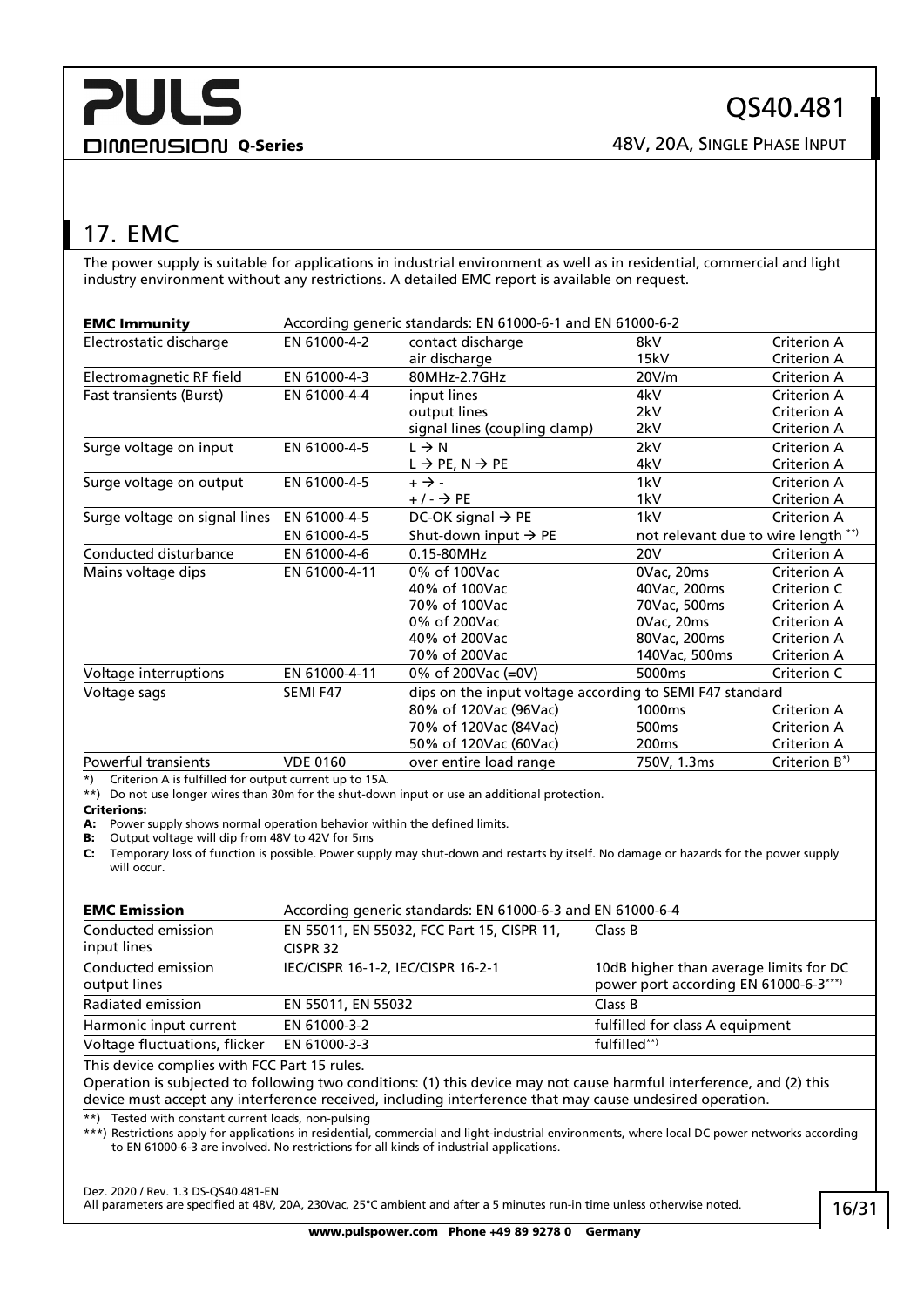DIMENSION Q-Series 48V, 20A, SINGLE PHASE INPUT

| <b>Switching Frequencies</b> | The power supply has four converters with four different switching frequencies included.<br>One is nearly constant. The others are input voltage and load dependent. |                                                   |  |  |
|------------------------------|----------------------------------------------------------------------------------------------------------------------------------------------------------------------|---------------------------------------------------|--|--|
| Switching frequency 1        | 105kHz                                                                                                                                                               | Resonant converter, nearly constant               |  |  |
| Switching frequency 2        | 1kHz to 150kHz                                                                                                                                                       | Boost converter, input voltage and load dependent |  |  |
| Switching frequency 3        | 1kHz to 100kHz                                                                                                                                                       | PFC converter, input voltage and load dependent   |  |  |
| Switching frequency 4        | 25kHz to 45kHz                                                                                                                                                       | Aux. converter, input voltage and load dependent  |  |  |

## <span id="page-16-0"></span>18. ENVIRONMENT

| Operational temperature <sup>*</sup> | -25°C to +70°C (-13°F to 158°F)                                  | reduce output power according Fig. 18-1                                                                      |
|--------------------------------------|------------------------------------------------------------------|--------------------------------------------------------------------------------------------------------------|
| Storage temperature                  | -40 to $+85^{\circ}$ C (-40°F to 185°F)                          | for storage and transportation                                                                               |
| Output de-rating                     | $24W$ °C                                                         | 60-70°C (140°F to 158°F)                                                                                     |
| Humidity**)                          | 5 to 95% r.H.                                                    | IEC 60068-2-30                                                                                               |
| Vibration sinusoidal                 | 2-17.8Hz: ±1.6mm; 17.8-500Hz: 1g ***)<br>2 hours / axis          | IEC 60068-2-6                                                                                                |
| Shock                                | 15g 6ms, 10g 11ms ***)<br>3 bumps / direction, 18 bumps in total | IEC 60068-2-27                                                                                               |
| Altitude                             | 0 to 2000m (0 to 6 560ft)                                        | without any restrictions                                                                                     |
|                                      | 2000 to 6000m (6 560 to 20 000ft)                                | reduce output power or ambient temperature,<br>see Fig. 18-2<br>IEC 62103, EN 50178, overvoltage category II |
| Altitude de-rating                   | 60W/1000m or 5°C/1000m                                           | > 2000m (6500ft), see Fig. 18-2                                                                              |
| Over-voltage category                | Ш                                                                | IEC 62103, EN 50178, altitudes up to 2000m                                                                   |
|                                      | Ш                                                                | altitudes from 2000m to 6000m                                                                                |
| Degree of pollution                  | 2                                                                | IEC 62103, EN 50178, not conductive                                                                          |

\*) Operational temperature is the same as the ambient or surrounding temperature and is defined as the air temperature 2cm below the unit.

\*\*) Do not energize while condensation is present.

\*\*\*) Higher levels allowed when using the wall mounting bracket ZM2.WALL

#### <span id="page-16-1"></span>Fig. 18-1 Output current vs. ambient temp. Fig. 18-2 Output current vs. altitude



<span id="page-16-2"></span>

Dez. 2020 / Rev. 1.3 DS-QS40.481-EN All parameters are specified at 48V, 20A, 230Vac, 25°C ambient and after a 5 minutes run-in time unless otherwise noted.

www.pulspower.com Phone +49 89 9278 0 Germany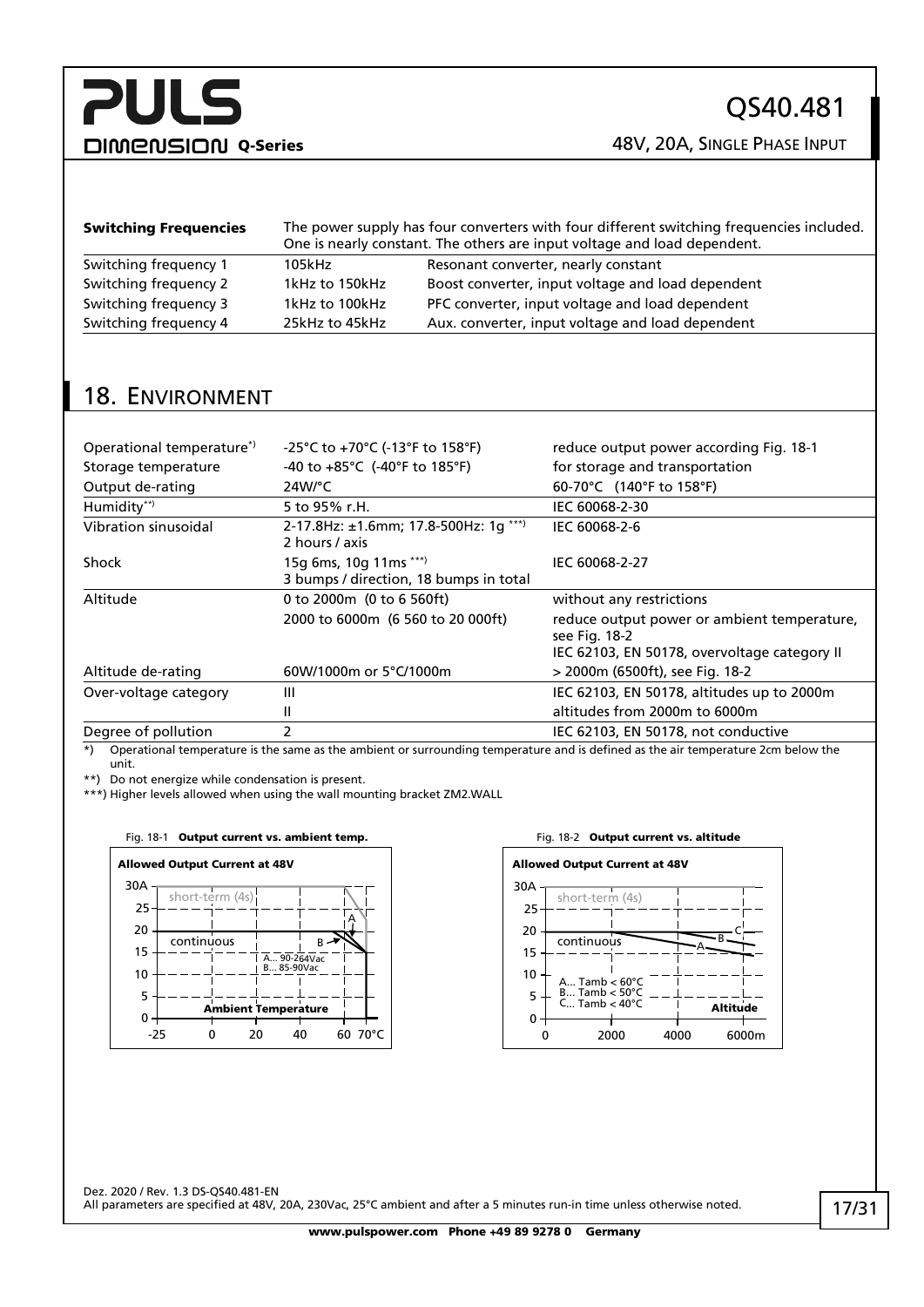## <span id="page-17-0"></span>19. PROTECTION FEATURES

| Output protection                                                 |                                   | Electronically protected against overload, no-load and short-circuits*)                                                                                               |  |  |  |
|-------------------------------------------------------------------|-----------------------------------|-----------------------------------------------------------------------------------------------------------------------------------------------------------------------|--|--|--|
| Output over-voltage protection                                    | typ. 58.8Vdc<br>max. 60Vdc        | In case of an internal power supply defect, a redundant<br>circuit limits the maximum output voltage. The output<br>shuts down and automatically attempts to restart. |  |  |  |
| Degree of protection                                              | IP 20                             | <b>EN/IEC 60529</b><br>Caution: For use in a controlled environment according<br>to CSA 22.2 No 107.1-01.                                                             |  |  |  |
| Penetration protection                                            | > 5mm                             | e.g. screws, small parts                                                                                                                                              |  |  |  |
| Over-temperature protection                                       | ves                               | Output shut-down with automatic restart                                                                                                                               |  |  |  |
| Input transient protection                                        | <b>MOV (Metal Oxide Varistor)</b> |                                                                                                                                                                       |  |  |  |
| Internal input fuse                                               | included                          | not user replaceable                                                                                                                                                  |  |  |  |
| In case of a protection event, audible noise may occur.<br>$^{*}$ |                                   |                                                                                                                                                                       |  |  |  |

## <span id="page-17-1"></span>20. SAFETY FEATURES

| Input / output separation*)     | <b>SELV</b>                     | <b>IEC/EN 60950-1</b>                               |  |  |
|---------------------------------|---------------------------------|-----------------------------------------------------|--|--|
|                                 | <b>PELV</b>                     | IEC/EN 60204-1, EN 50178, IEC 62103, IEC 60364-4-41 |  |  |
|                                 | double or reinforced insulation |                                                     |  |  |
| Class of protection             |                                 | PE (Protective Earth) connection required           |  |  |
| Isolation resistance            | >100MOhm                        | input to output, 500Vdc                             |  |  |
| PE resistance                   | $< 0.1$ Ohm                     |                                                     |  |  |
| Touch current (leakage current) | typ. 0.39mA / 1.0mA             | 100Vac, 50Hz, TN-, TT-mains / IT-mains              |  |  |
|                                 | typ. 0.56mA / 1.43mA            | 120Vac, 60Hz, TN-, TT-mains / IT-mains              |  |  |
|                                 | typ. 0.90mA / 2.25mA            | 230 Vac, 50 Hz, TN-, TT-mains / IT-mains            |  |  |
|                                 | max. 0.50mA / 1.21mA            | 110Vac, 50Hz, TN-, TT-mains / IT-mains              |  |  |
|                                 | max. 0.71mA / 1.73mA            | 132Vac, 60Hz, TN-, TT-mains / IT-mains              |  |  |
|                                 | max. 1.18mA / 2.82mA            | 264Vac, 50Hz, TN-, TT-mains / IT-mains              |  |  |

\*) double or reinforced insulation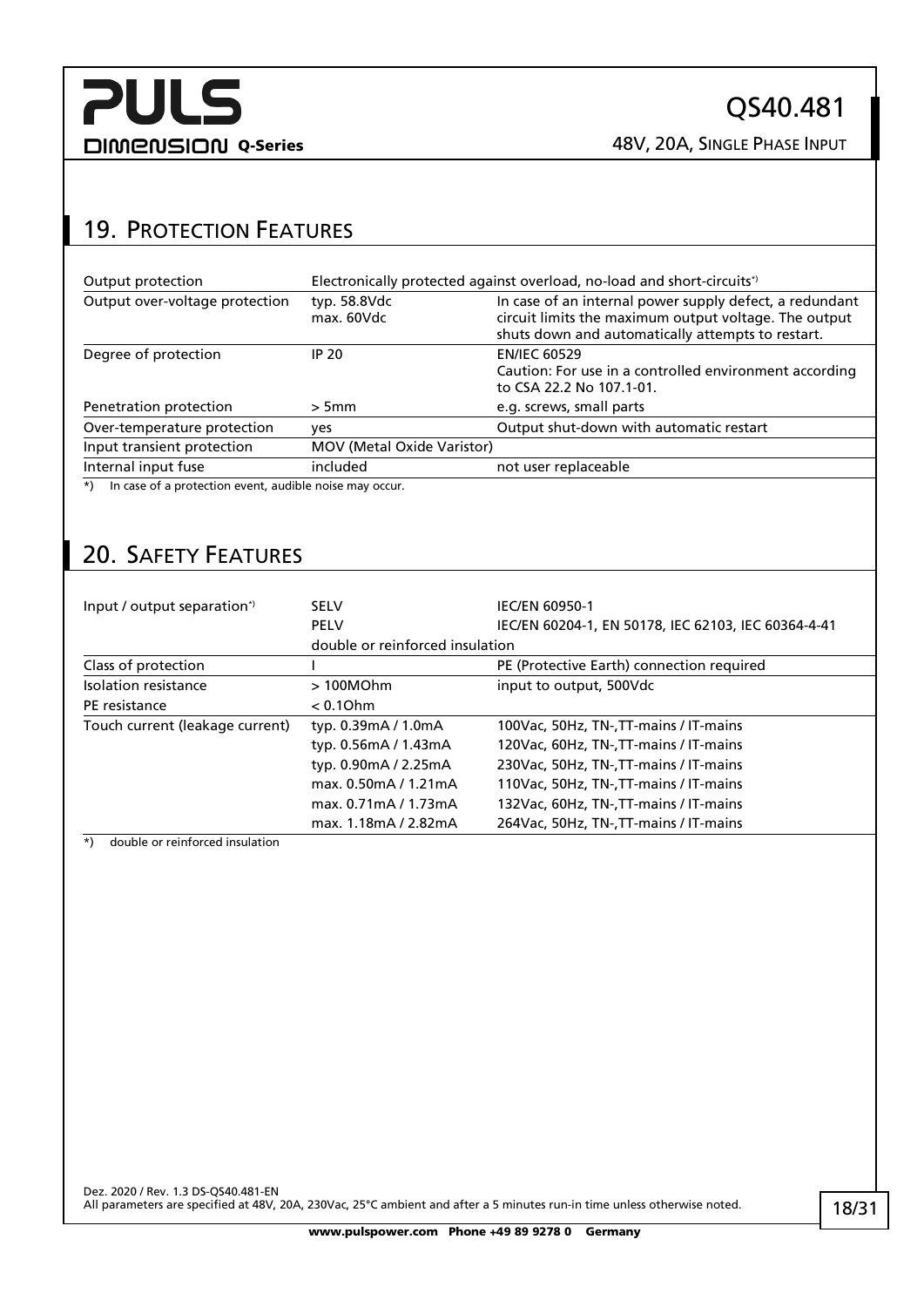## <span id="page-18-0"></span>21. DIELECTRIC STRENGTH

The output voltage is floating and has no ohmic connection to the ground. Type and factory tests are conducted by the manufacturer. Field tests may be conducted in the field using the appropriate test equipment which applies the voltage with a slow ramp (2s up and 2s down). Connect all input-terminals together as well as all output poles before conducting the test. When testing, set the cut-off current settings to the value in the table below.

Fig. 21-1 Dielectric strength



|                         |     | А       | в       | C      | D      |
|-------------------------|-----|---------|---------|--------|--------|
| Type test               | 60s | 2500Vac | 3000Vac | 500Vac | 500Vac |
| Factory test            | 5s  | 2500Vac | 2500Vac | 500Vac | 500Vac |
| Field test              | 5s  | 2000Vac | 2000Vac | 500Vac | 500Vac |
| Cut-off current setting |     | >20mA   | >20mA   | >40mA  | >1mA   |

To fulfil the PELV requirements according to EN60204-1 § 6.4.1, we recommend that either the + pole, the – pole or any other part of the output circuit shall be connected to the protective earth system. This helps to avoid situations in which a load starts unexpectedly or can not be switched off when unnoticed earth faults occur.

B\*) When testing input to DC-OK ensure that the max. voltage between DC-OK and the output is not exceeded (column D). We recommend connecting DC-OK pins and the output pins together when performing the test.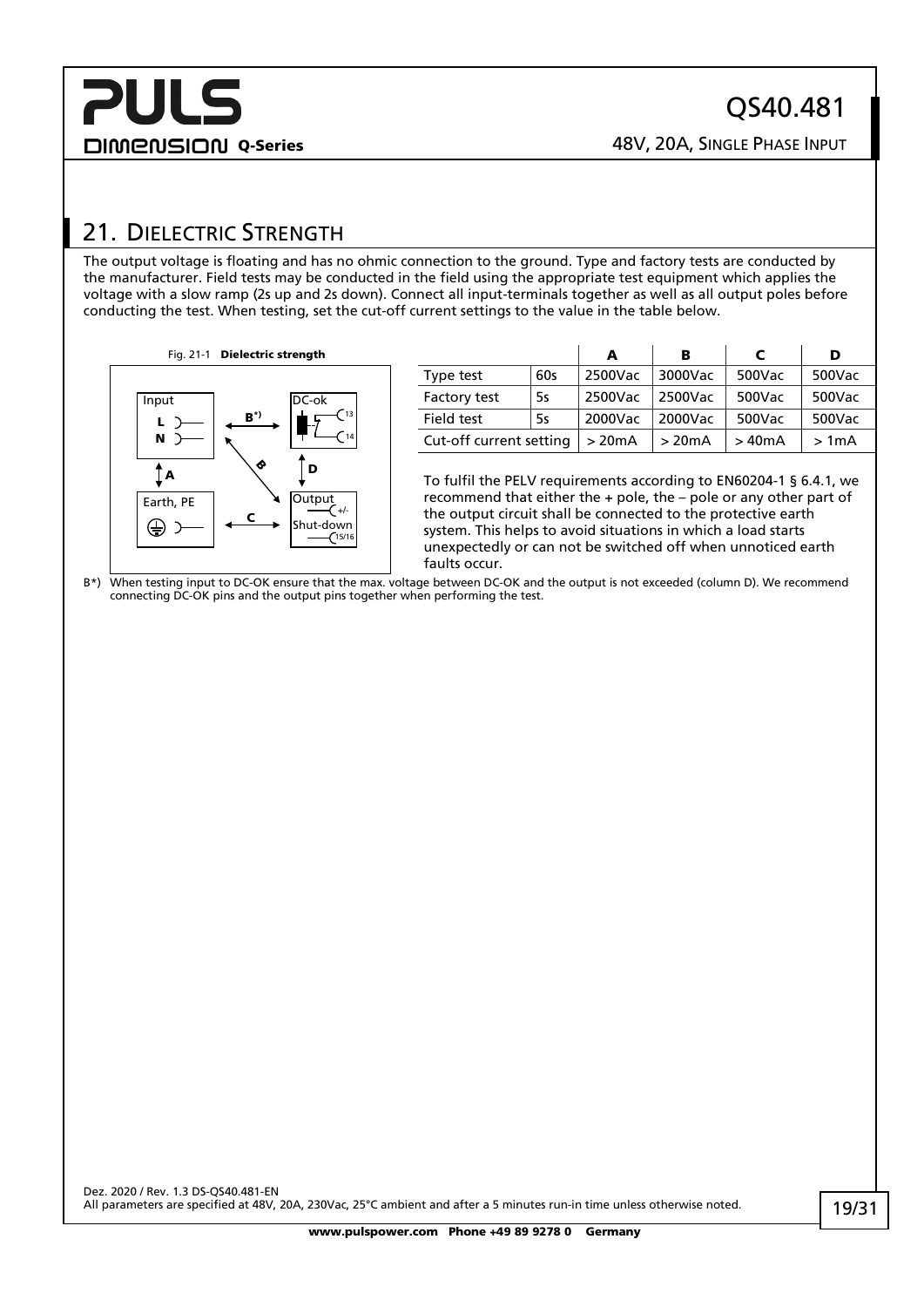QS40.481

## <span id="page-19-0"></span>22. APPROVALS AND FULFILLED STANDARD

| <b>UL 508</b>   | <b>US LISTED</b>                               | UL Certificate<br>Listed equipment for category NMTR - Industrial Control<br>Equipment<br>Applicable for US and Canada<br>E-File: E198865                                                                                                                                      |
|-----------------|------------------------------------------------|--------------------------------------------------------------------------------------------------------------------------------------------------------------------------------------------------------------------------------------------------------------------------------|
| IEC 60950-1     | <b>IECEE</b><br><b>CB SCHEME</b>               | <b>CB Scheme Certificate</b><br>General safety requirements for Information Technology<br>Equipment (ITE)                                                                                                                                                                      |
| UL 60950-1      | $_{c}H$ <sub>us</sub>                          | <b>UL Certificate</b><br>Recognized component for category QQGQ - Information<br>Technology Equipment (ITE)<br>Applicable for US and Canada<br>E-File: E137006                                                                                                                 |
| <b>ATEX</b>     |                                                | Agency Certificate (Bureau Veritas)<br>EN 60079-0 Explosive atmospheres - General requirements<br>EN 60079-7, EN 60079-15 Equipment protection by type<br>of protection "e" and "n"<br>Certificate: EPS 14 ATEX 1 638 X<br>Temperature Code: T3<br>Type of Protection: nA nC   |
| <b>IECEX</b>    |                                                | <b>IECEx Certificate</b><br>IEC 60079-0 Explosive atmospheres - General requirements<br>IEC 60079-7, IEC 60079-15 Equipment protection by type<br>of protection "e" and "n"<br>Certificate: IECEx EPS 14,0007 X<br>Temperature Code: T3<br>Type of Protection: nA nC           |
| Class I Div 2   |                                                | <b>CSA Certificate</b><br>Power Supplies for Hazardous Location<br>Applicable for Canada and US<br>CSA Class: 5318-01 (Canada), 5318-81 (USA)<br>Temperature Code: T3<br>Groups: A, B, C and D                                                                                 |
| Marine (DNV GL) | $\frac{\text{DNV·GL}}{\text{dnygl.com/af}}$    | <b>DNV-GL Certificate</b><br>DNV-GL Type approved product<br>Certificate: TAA00002JT<br>Temperature: Class D<br>Humidity: Class B<br>Vibration: Class C<br><b>EMC: Class A</b><br>Enclosure: Class A                                                                           |
| Marine (ABS)    | ABS                                            | ABS Design Assessment Certificate<br>ABS (American Bureau of Shipment) assessed product<br>Certificate: 17-HG1599236-PDA                                                                                                                                                       |
| IEC 60068-2-60  | <b>Corrosion</b><br>IEC 60068-2-60<br>Method 4 | Manufacturer's Declaration (Online Document)<br>Environmental Tests, Flowing Mixed Gas Corrosion Test<br>Test Ke - Method 4<br><b>H2S: 10ppb</b><br>NO2: 200ppb<br>Cl2: 10ppb<br>SO2: 200ppb<br>Test Duration: 3 weeks, which simulates a service life of at least 10<br>years |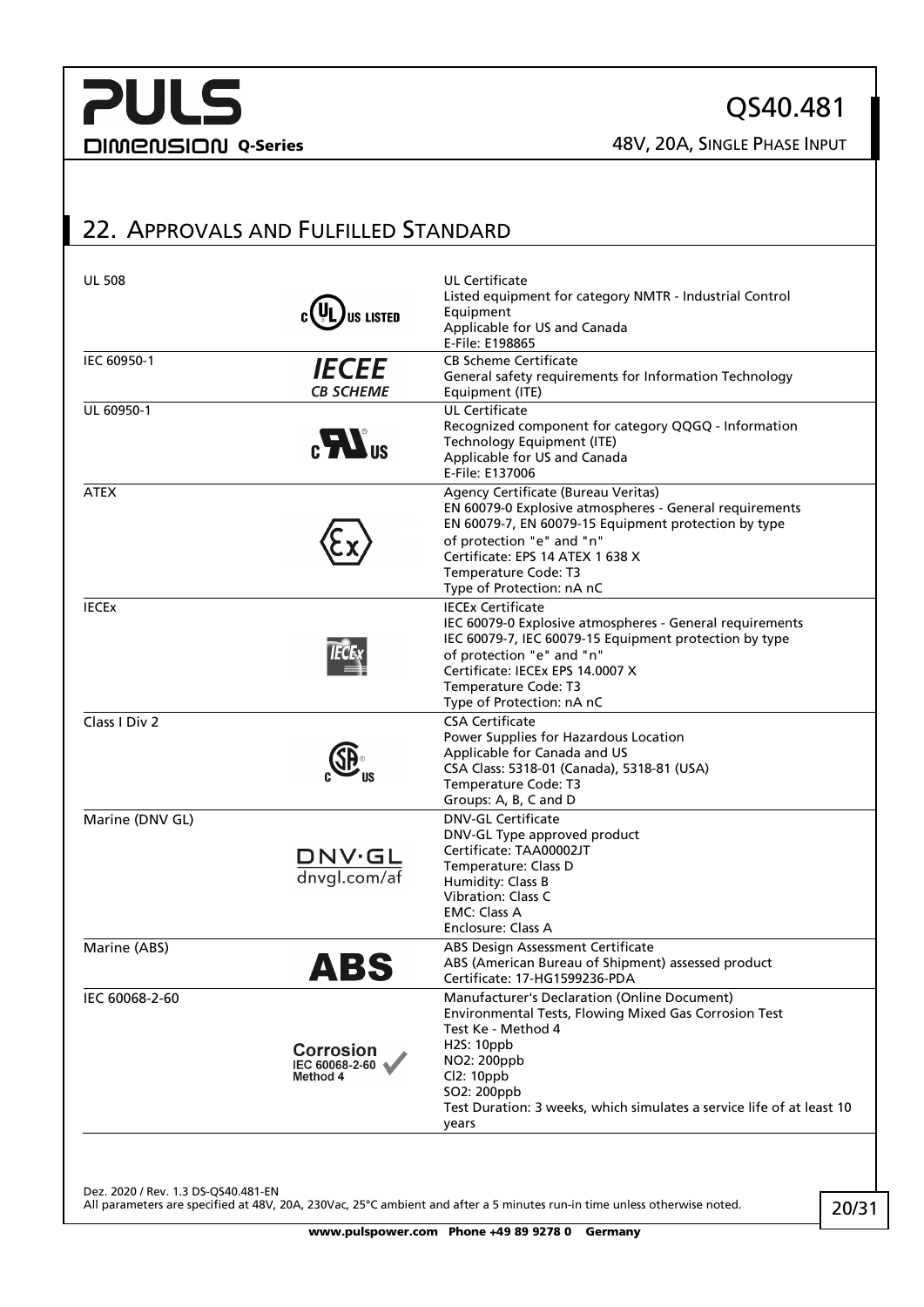## QS40.481

**DIMENSION Q-Series CONSIGING A SINGLE PHASE INPUT** 

| ISA-71.04-1985    | Corrosion<br>G3-ISA-71.04 | Manufacturer's Declaration (Online Document)<br>Airborne Contaminants Corrosion Test<br>Severity Level: G3 Harsh<br>H <sub>25</sub> : 100ppb<br>NOx: 1250ppb<br>Cl2:20ppb<br>SO2: 300ppb<br>Test Duration: 3 weeks, which simulates a service life of at least 10<br>years. |
|-------------------|---------------------------|-----------------------------------------------------------------------------------------------------------------------------------------------------------------------------------------------------------------------------------------------------------------------------|
| <b>VDMA 24364</b> | LABS<br>VDMA 24364-C1-L/W | Paint Wetting Impairment Substances Test (or LABS-Test)<br>Tested for Zone 2 and test class C1 according to VDMA 24364-<br>C1-L/W for solvents and water-based paints                                                                                                       |

## <span id="page-20-0"></span>23. REGULATORY COMPLIANCE

| EU Declaration of<br>Conformity | CE                 | The CE mark indicates conformance with the<br>- EMC directive<br>- Low-voltage directive (LVD)<br>- RoHS directive                    |
|---------------------------------|--------------------|---------------------------------------------------------------------------------------------------------------------------------------|
| <b>REACH Directive</b>          | REACH $\checkmark$ | <b>Manufacturer's Statement</b><br>EU-Directive regarding the Registration, Evaluation, Authorisation<br>and Restriction of Chemicals |
| <b>EAC TR Registration</b>      | FAI                | Registration for the Eurasian Customs Union market<br>(Russia, Kazakhstan, Belarus)                                                   |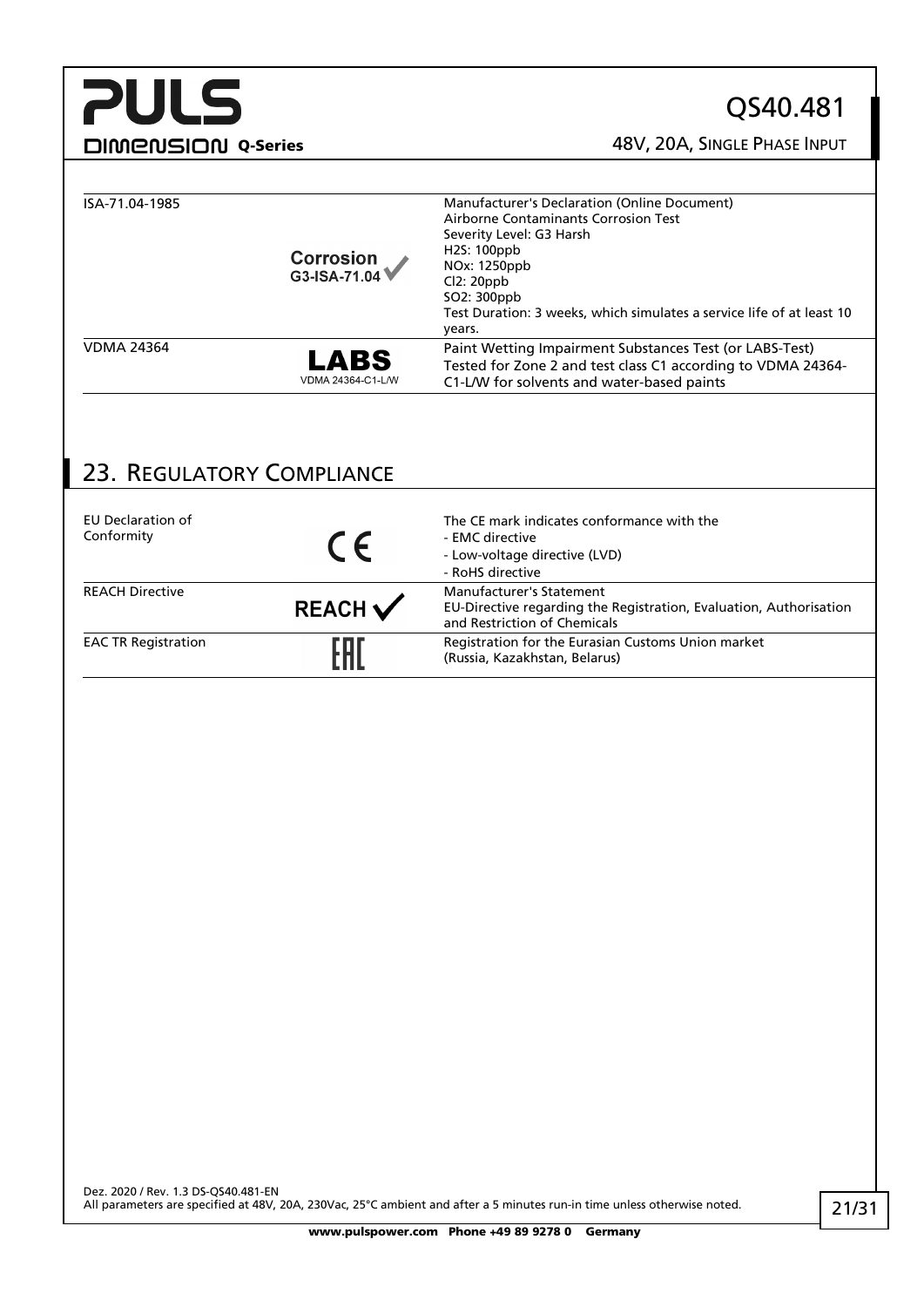## QS40.481

DIMENSION Q-Series 28V, 20A, SINGLE PHASE INPUT

## <span id="page-21-0"></span>24. PHYSICAL DIMENSIONS AND WEIGHT

| Width                   | 125mm 4.92"                                                                                                                  |  |
|-------------------------|------------------------------------------------------------------------------------------------------------------------------|--|
| Height                  | 4.88"<br>124mm                                                                                                               |  |
| Depth                   | 5.0''<br>127mm<br>The DIN-rail height must be added to the unit depth to calculate the total required<br>installation depth. |  |
| Weight                  | 1900g / 4.2lb                                                                                                                |  |
| DIN-Rail                | Use 35mm DIN-rails according to EN 60715 or EN 50022 with a height of 7.5 or 15mm.                                           |  |
| Housing material        | Aluminium body, steel cover                                                                                                  |  |
| Installation clearances | See chapter 2                                                                                                                |  |



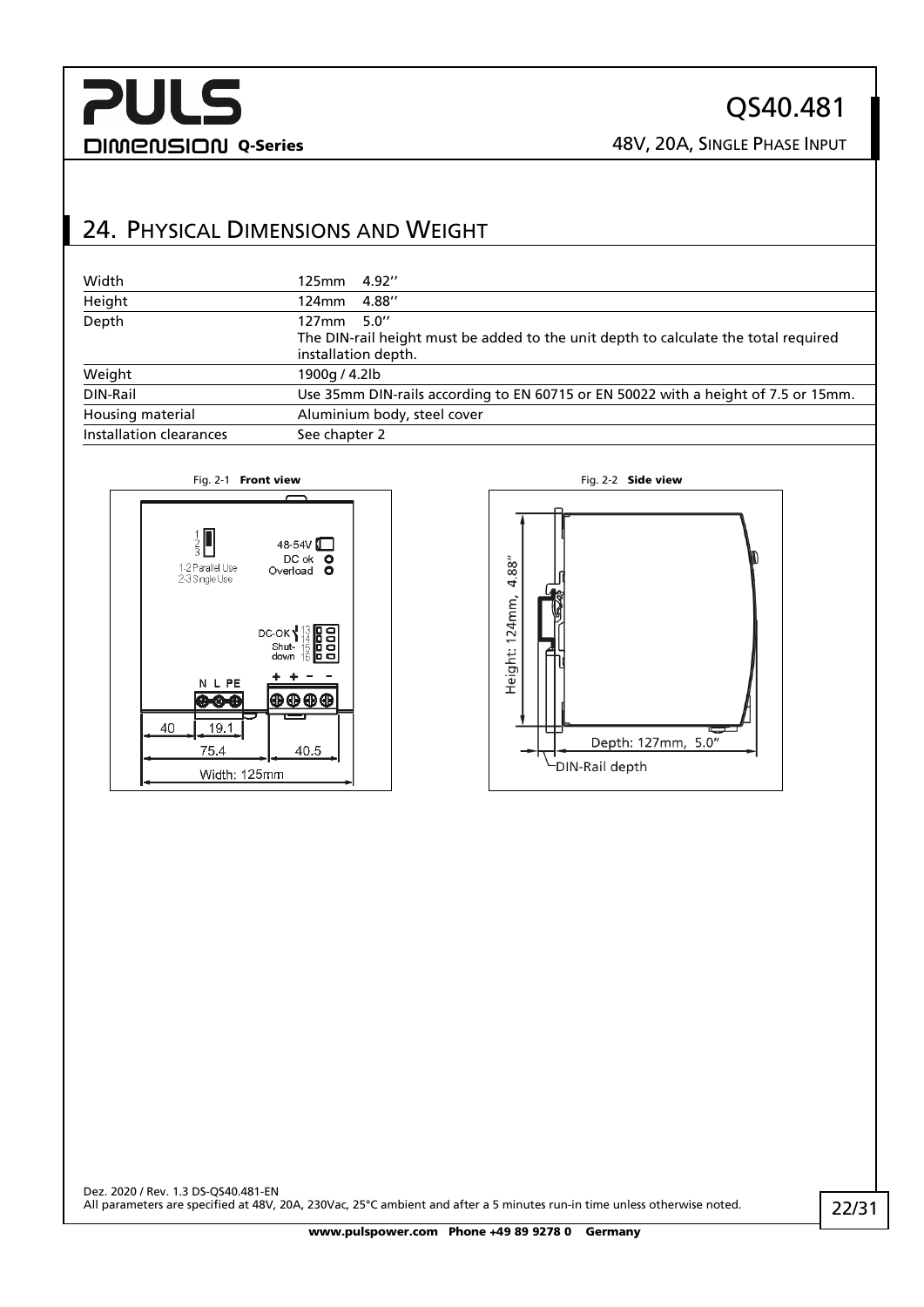QS40.481

DIMENSION Q-Series 28V, 20A, SINGLE PHASE INPUT

## <span id="page-22-0"></span>25. ACCESSORIES

### <span id="page-22-1"></span>25.1. ZM2.WALL - WALL MOUNTING BRACKET

This bracket is used to mount specific DIMENSION units onto a flat surface without utilizing a DIN-Rail.



hold-up time after turn-off of the AC power. In times when the power supply provides sufficient voltages, the buffer unit stores energy in integrated electrolytic capacitors. In case of mains voltage fault, this energy is released again in a regulated process.



## <span id="page-22-2"></span>25.2. UF20.481 - BUFFER MODULE



This buffer unit is a supplementary device for DC 48V power supplies. It delivers power to bridge typical mains failures or extends the



The buffer unit does not require any control wiring. It can be added in parallel to the load circuit at any given point. Buffer units can be added in parallel to increase the output ampacity or the hold-up time.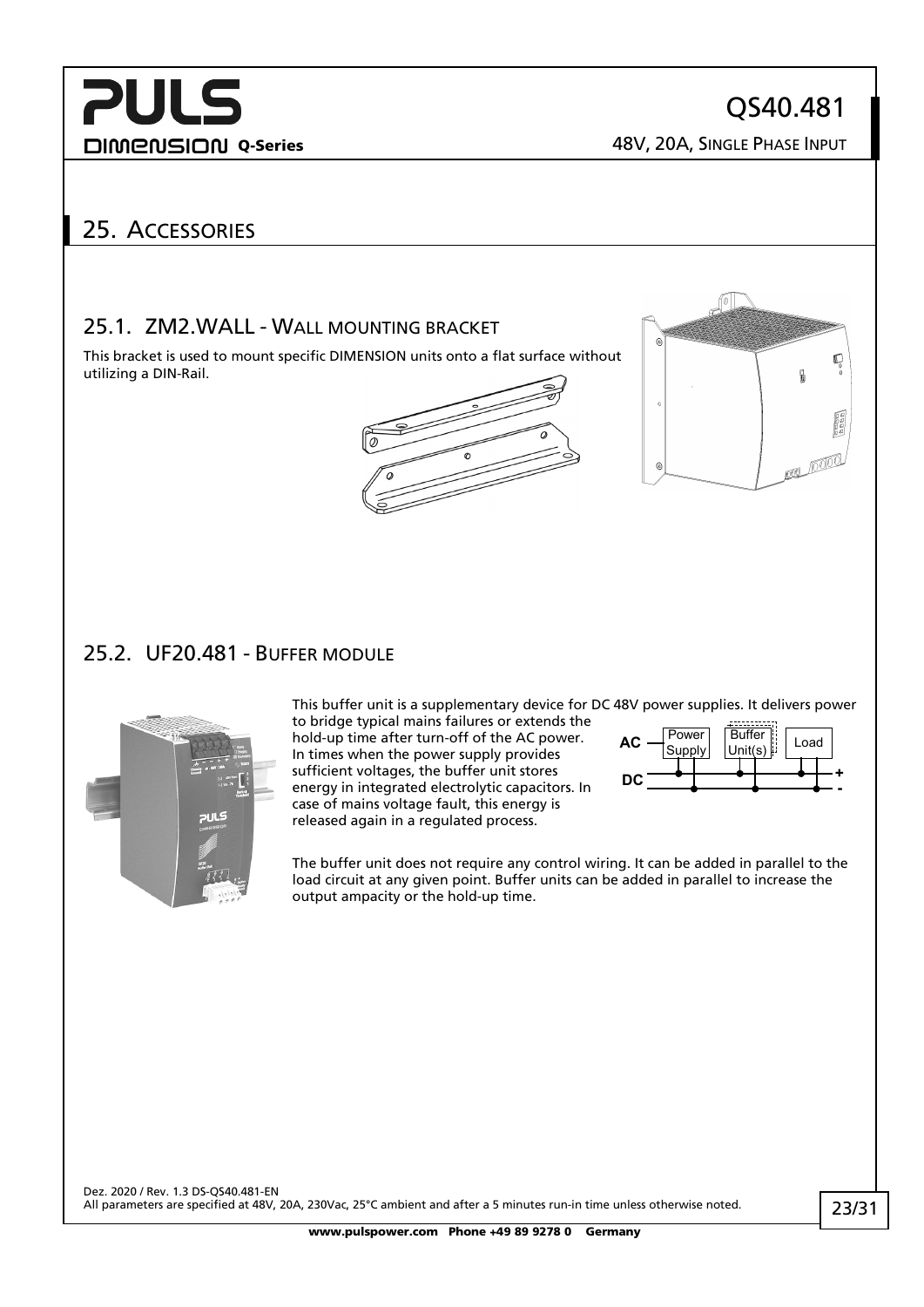## **PULS** DIMENSION Q-Series 28V, 20A, SINGLE PHASE INPUT

## <span id="page-23-0"></span>25.3. YR40.482 - REDUNDANCY MODULE



The YR40.482 is equipped with two input channels (20A each), which are individually decoupled by utilizing mosfet technology. The output current can go as high as 40A.

Using mosfets instead of diodes reduces the heat generation and the voltage drop between input and output.

The YR40.482 does not require an additional auxiliary voltage and is self-powered even in case of a short circuit across the output.

Due to the low power losses, the unit is very slender and only requires 46mm width on the DIN-rail.



#### Fig. 3-1 Typical 1+1 Redundant configuration for 20A with a dual redundancy module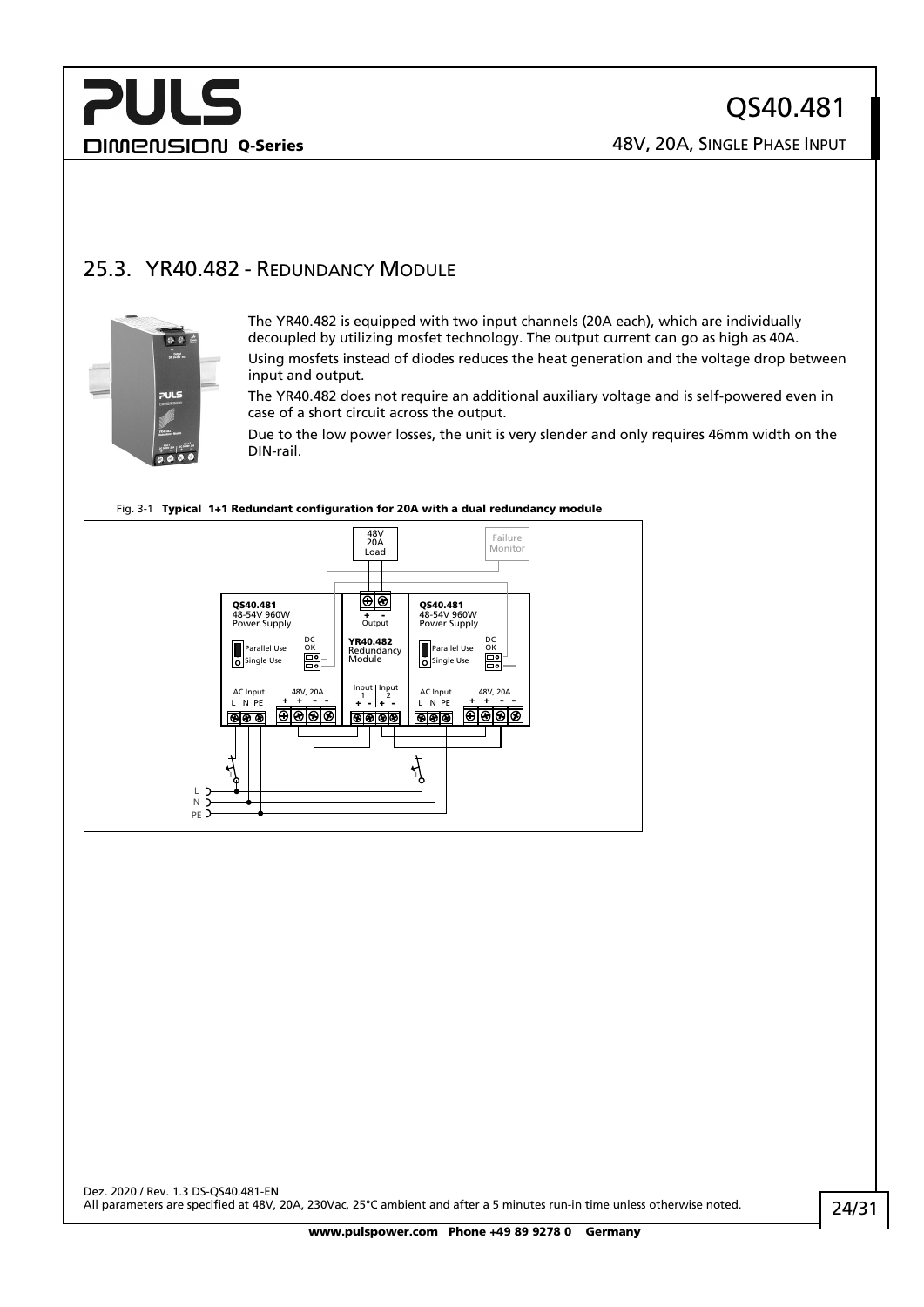**DIMENSION Q-Series CONSIGING A SINGLE PHASE INPUT** 

## <span id="page-24-1"></span><span id="page-24-0"></span>26. APPLICATION NOTES

### 26.1. REPETITIVE PULSE LOADING

Typically, a load current is not constant and varies over time. This power supply is designed to support loads with a higher short-term power demand (=BonusPower®). The short-term duration is hardware controlled by an output power manager and is available on a repeated basis. If the BonusPower® load lasts longer than the hardware controller allows it, the output voltage will dip and the next BonusPower® is available after the BonusPower® recovery time (see chapter [6\)](#page-6-0) has elapsed.

To avoid this, the following rules must be met:

- a) The power demand of the pulse must be below 150% of the nominal output power.
- b) The duration of the pulse power must be shorter than the allowed BonusPower® time. (see output section)
- c) The average (R.M.S.) output current must be below the specified continuous output current. If the R.M.S. current is higher, the unit will respond with a thermal shut-down after a period of time. Use the maximum duty cycle curve [\(Fig. 4-2\)](#page-24-2) to check if the average output current is below the nominal current.
- d) The duty cycle must be below 0.75.



**Example:** A load is powered continuously with 480W ( $= 50\%$  of the rated output load). From time to time a peak power of 1440W (= 150% of the rated output load) is needed for 1 second.

The question is: How often can this pulse be supplied without overloading the power supply?

- Make a vertical line at P $_{PEAK}$  = 150% and a horizontal line where the vertical line crosses the P<sub>0</sub> = 50% curve. Read the max. duty cycle from the duty cycle-axis  $(= 0.37)$
- Calculate the required pause (base load) length  $T_0$ :
- Result: The required pause length  $= 1.7$ s
- Max. repetition rate = pulse +pause length =  $2.7s$

<span id="page-24-2"></span>
$$
T_0 = \frac{T_{\text{peak}} - (D_{\text{uty}}C_{\text{ycle}} \times T_{\text{peak}})}{D_{\text{uty}}C_{\text{ycle}}} = \frac{1s - (0.37 \times 1s)}{0.37} = 1.7s
$$

#### More examples for pulse load compatibility:

| P <sub>PEAK</sub> | P <sub>0</sub> | PEAK | $\mathbf{1} \mathbf{0}$ | PPEAK | P <sub>0</sub> | ${\sf T}_{\sf PEAK}$ | $\overline{0}$ |
|-------------------|----------------|------|-------------------------|-------|----------------|----------------------|----------------|
| 1440W             | 960W           | 1s   | >25s                    | 1440W | 480W           | 0.1s                 | >0.16s         |
| 1440W             | 0W             |      | >1.3s                   | 1440W | 480W           | 1s                   | $>1.6s$        |
| 1200W             | 480W           | 1s   | > 0.75s                 | 1440W | 480W           | 3s                   | >4.9s          |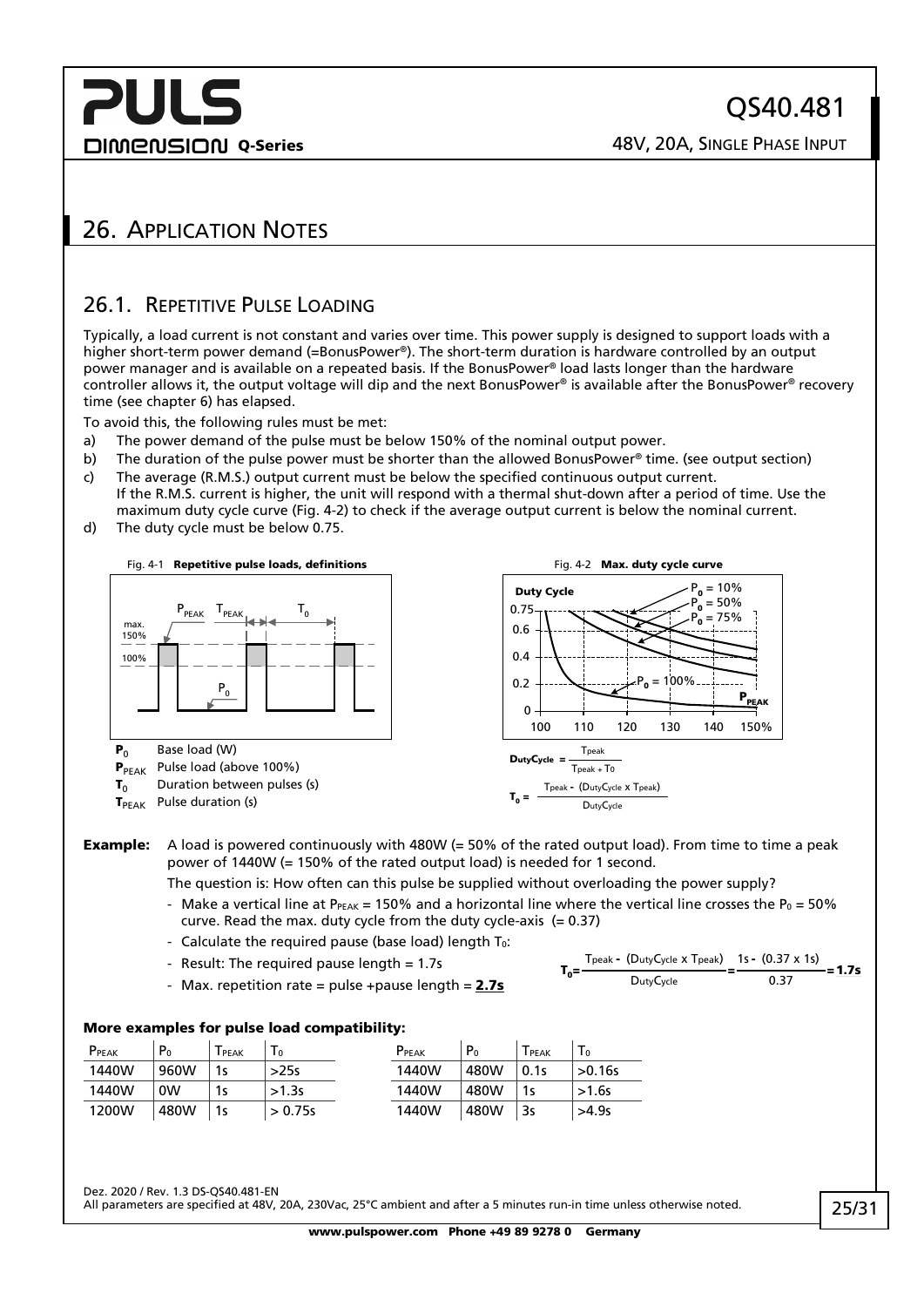## **PULS DIMENSION Q-Series CONSIGNATION Q-Series CONSIGNATION Q-Series CONSIGNATION ASSEMBLE PHASE INPUT**

### <span id="page-25-0"></span>26.2. PEAK CURRENT CAPABILITY

The power supply can deliver peak currents (up to several milliseconds) which are higher than the specified short term currents.

This helps to start current demanding loads. Solenoids, contactors and pneumatic modules often have a steady state coil and a pick-up coil. The inrush current demand of the pick-up coil is several times higher than the steady-state current and usually exceeds the nominal output current (including the BonusPower®). The same situation applies when starting a capacitive load.

The peak current capability also ensures the safe operation of subsequent circuit breakers of load circuits. The load branches are often individually protected with circuit breakers or fuses. In case of a short or an overload in one branch circuit, the fuse or circuit breaker need a certain amount of over-current to open in a timely manner. This avoids voltage loss in adjacent circuits.

The extra current (peak current) is supplied by the power converter and the built-in large sized output capacitors of the power supply. The capacitors get discharged during such an event, which causes a voltage dip on the output. The following two examples show typical voltage dips:



Fig. 4-4 Peak load with 5x the nominal current for 5ms, typ.

| 18\/          | Output<br>Voltage |
|---------------|-------------------|
| 100A          | 28.9V             |
| ΛΔ<br>1ms/DIV | Output<br>Current |

40A Peak load (resistive) for 50ms Output voltage dips from 48V to 37.9V. 100A Peak load (resistive) for 5ms Output voltage dips from 48V to 28.9V.

Please note: The DC-OK relay triggers when the voltage dips more than 10% for longer than 1ms.

| Peak current voltage dips | tvp. | from 48V to 37.9V at 40A for 50ms, resistive load |  |
|---------------------------|------|---------------------------------------------------|--|
|                           | tvp. | from 48V to 34.9V at 100A for 2ms, resistive load |  |
|                           | tvp. | from 48V to 28.9V at 100A for 5ms, resistive load |  |

### <span id="page-25-1"></span>26.3. EXTERNAL INPUT PROTECTION

The unit is tested and approved for branch circuits up to 30A (U.S.A.) and 32A (IEC). An external protection is only required if the supplying branch has an ampacity greater than this. Check also local codes and local requirements. In some countries local regulations might apply.

If an external fuse is necessary or utilized, minimum requirements need to be considered to avoid nuisance tripping of the circuit breaker. A minimum value of 16A B- or C-Characteristic breaker should be chosen, when the unit is used at AC100 and AC120V mains voltages (including AC 230V). If the unit is used only at AC 230V mains, a 10A B- or C-Characteristic breaker is sufficient.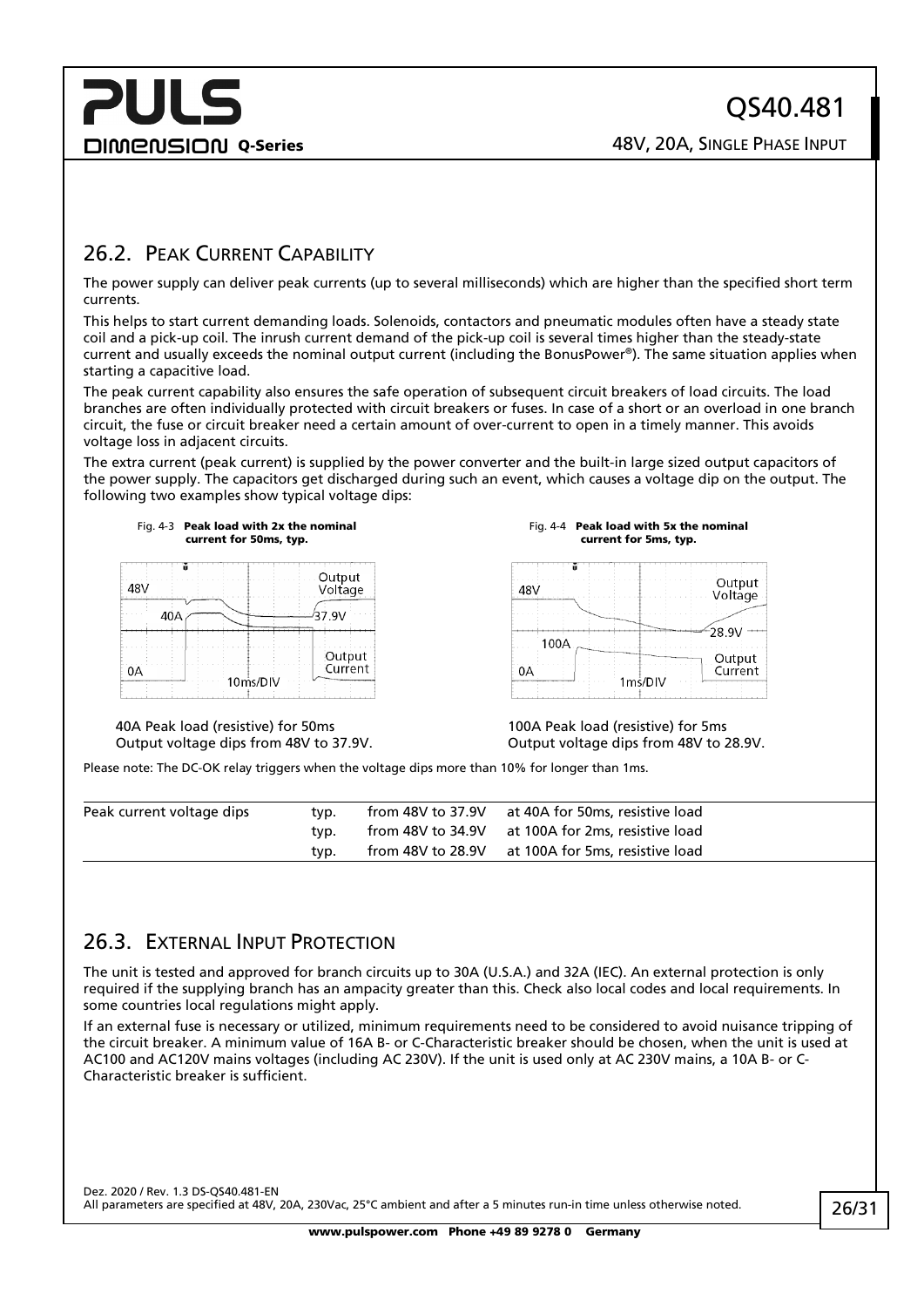## **PULS DIMENSION Q-Series CONSIGING A SINGLE PHASE INPUT**

## <span id="page-26-0"></span>26.4. CHARGING OF BATTERIES

This power supply is not recommended to charge lead-acid or maintenance free batteries. The recommended end-ofcharge voltage of 55.0V (at 20°C) for four 12V VRLA lead-acid batteries in series can not be supplied from the QS40.481 unit.

## <span id="page-26-1"></span>26.5. OUTPUT CIRCUIT BREAKERS

Standard miniature circuit breakers (MCB's or UL1077 circuit breakers) are commonly used for AC-supply systems and may also be used on DC branches.

MCB's are designed to protect wires and circuits. If the ampere value and the characteristics of the MCB are adapted to the wire size that is used, the wiring is considered as thermally safe regardless of whether the MCB opens or not.

To avoid voltage dips and under-voltage situations in adjacent 48V branches which are supplied by the same source, a fast (magnetic) tripping of the MCB is desired. A quick shutdown within 10ms is necessary corresponding roughly to the ride-through time of PLC's. This requires power supplies with high current reserves and large output capacitors. Furthermore, the impedance of the faulty branch must be sufficiently small in order for the current to actually flow. The best current reserve in the power supply does not help if Ohm's law does not permit current flow. The following table has typical test results showing which B- and C-Characteristic MCBs magnetically trip depending on the wire cross section and wire length.



\*) Don't forget to consider twice the distance to the load (or cable length) when calculating the total wire length (+ and – wire).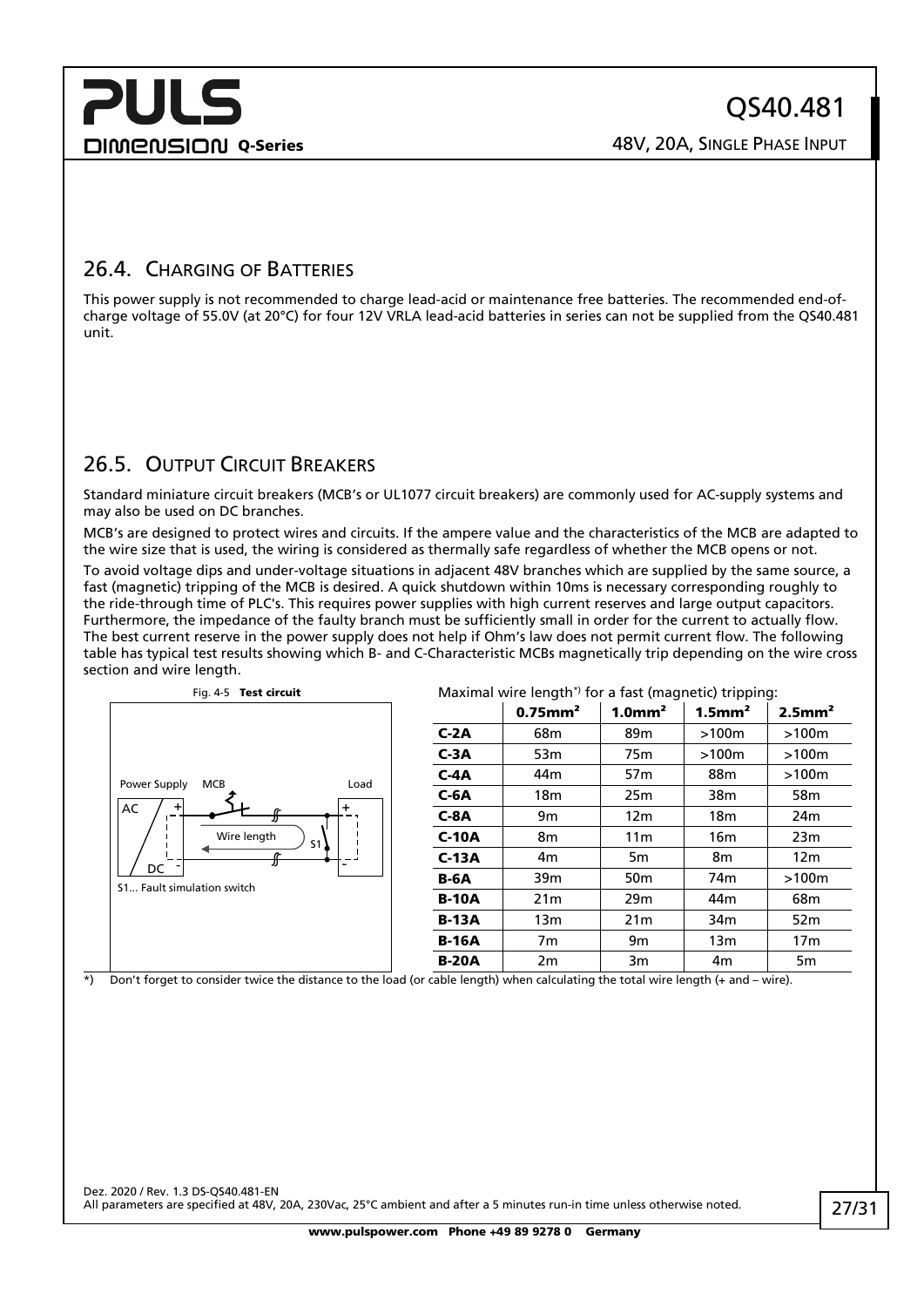## **PULS DIMENSION Q-Series CONSIGNATION Q-Series CONSIGNATION Q-Series CONSIGNATION ASSEMBLE PHASE INPUT**

### <span id="page-27-0"></span>26.6. PARALLEL USE TO INCREASE OUTPUT POWER

Power supplies from the same series (Q-Series) can be paralleled to increase the output power. The output voltage shall be adjusted to the same value (±100mV) in "Single use" mode with the same load conditions on all units, or the units can be left with the factory settings. After the adjustments, the jumper on the front of the unit shall be moved from "Single use" to "Parallel use", in order to achieve load sharing. The "Parallel use" mode regulates the output voltage in such a manner that the voltage at no load is approx. 4% higher than at nominal load. See also chapte[r 6.](#page-6-0) If no jumper is plugged in, the unit is in "Single use" mode. Factory setting is also "Single use" mode.



If more than three units are connected in parallel, a fuse or circuit breaker with a rating of 30A or 32A is required on each output. Alternatively, a diode or redundancy module can also be utilized.

Energize all units at the same time to avoid the overload Hiccup*PLUS* mode. It also might be necessary to cycle the input power (turn-off for at least five seconds), if the output was in Hiccup*PLUS* mode due to overload or short circuits and the required output current is higher than the current of one unit.

Keep an installation clearance of 15mm (left / right) between two power supplies and avoid installing the power supplies on top of each other. Do not use power supplies in parallel in mounting orientations other than the standard mounting orientation (terminals on the bottom of the unit) or in any other condition where a derating of the output current is required (e.g. altitude, above 60°C, …).

<span id="page-27-1"></span>Pay attention that leakage current, EMI, inrush current, harmonics will increase when using multiple power supplies.

### 26.7. PARALLEL USE FOR REDUNDANCY

Power supplies can be paralleled for redundancy to gain higher system availability. Redundant systems require a certain amount of extra power to support the load in case one power supply unit fails. The simplest way is to put two power supplies in parallel. This is called a 1+1 redundancy. In case one power supply unit fails, the other one is automatically able to support the load current without any interruption. Redundant systems for a higher power demand are usually built in a N+1 method. E.g. five power supplies, each rated for 20A are paralleled to build a 80A redundant system. For N+1 redundancy the same restrictions apply as for increasing the output power, see also chapter [4.6.](#page-27-0)

Please note: This simple way to build a redundant system does not cover failures such as an internal short circuit in the secondary side of the power supply. In such a case, the defective unit becomes a load for the other power supplies and the output voltage can not be maintained any more. This can be avoided by utilizing redundancy modules, which have decoupling devices (diodes or mosfets) included. Further information and wiring configurations can be found in chapter [3.3.](#page-23-0)

Recommendations for building redundant power systems:

- a) Use separate input fuses for each power supply. A separate source for each supply when possible increases the reliability of the redundant system.
- b) Set the power supply into "Parallel Use" mode.
- c) Monitor the individual power supply units. Therefore, use the DC-OK relay contact of the QS40 power supply.
- d) It is desirable to set the output voltages of all units to the same value ( $\pm$  100mV) or leave it at the factory setting.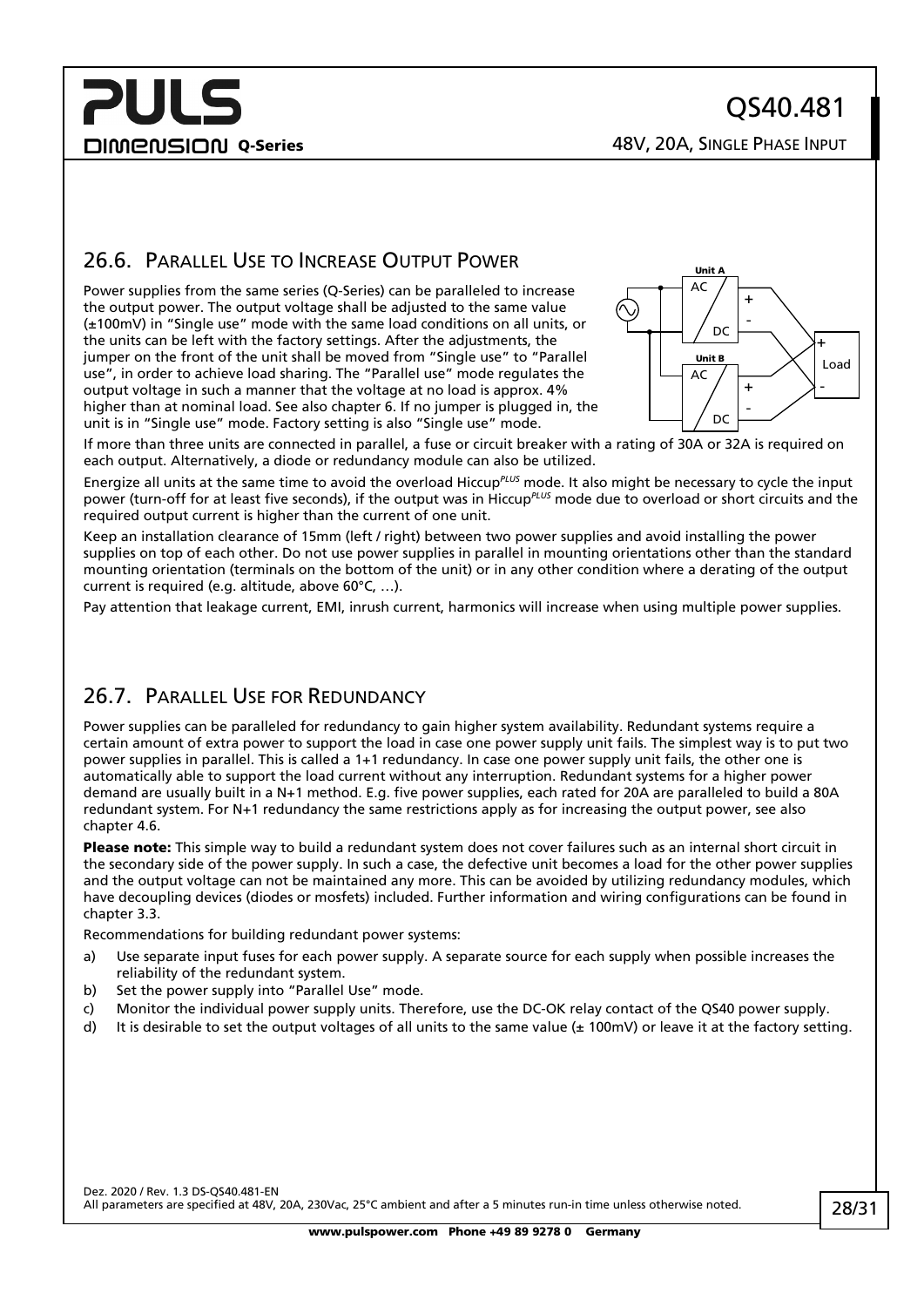**DIMENSION Q-Series CONSIGING A SINGLE PHASE INPUT** 

### <span id="page-28-0"></span>26.8. SERIES OPERATION

Power supplies of the same type can be connected in series for higher output voltages. It is possible to connect as many units in series as needed, providing the sum of the output voltage does not exceed 150Vdc. Voltages with a potential above 60Vdc are not SELV any more and can be dangerous. Such voltages must be installed with a protection against touching.

Earthing of the output is required when the sum of the output voltage is above 60Vdc.

Avoid return voltage (e.g. from a decelerating motor or battery) which is applied to the output terminals.

Keep an installation clearance of 15mm (left / right) between two power supplies and avoid installing the power supplies on top of each other. Do not use power supplies in series in mounting orientations other than the standard mounting orientation (terminals on the bottom of the unit).

<span id="page-28-1"></span>Pay attention that leakage current, EMI, inrush current, harmonics will increase when using multiple power supplies.

### 26.9. INDUCTIVE AND CAPACITIVE LOADS

The unit is designed to supply any kind of loads, including capacitive and inductive loads. If extreme large capacitors, such as EDLCs (electric double layer capacitors or "UltraCaps") with a capacitance > 1F are connected to the output, the unit might charge the capacitor in the Hiccup*PLUS* mode (see chapter [6\)](#page-6-0).

### <span id="page-28-2"></span>26.10.BACK-FEEDING LOADS

Loads such as decelerating motors and inductors can feed voltage back to the power supply. This feature is also called return voltage immunity or resistance against Back- E.M.F. (Electro Magnetic Force).

This power supply is resistant and does not show malfunctioning when a load feeds back voltage to the power supply. It does not matter whether the power supply is on or off.

The maximum allowed feed-back-voltage is 63Vdc. The absorbing energy can be calculated according to the built-in large sized output capacitor which is specified in chapter [6.](#page-6-0)

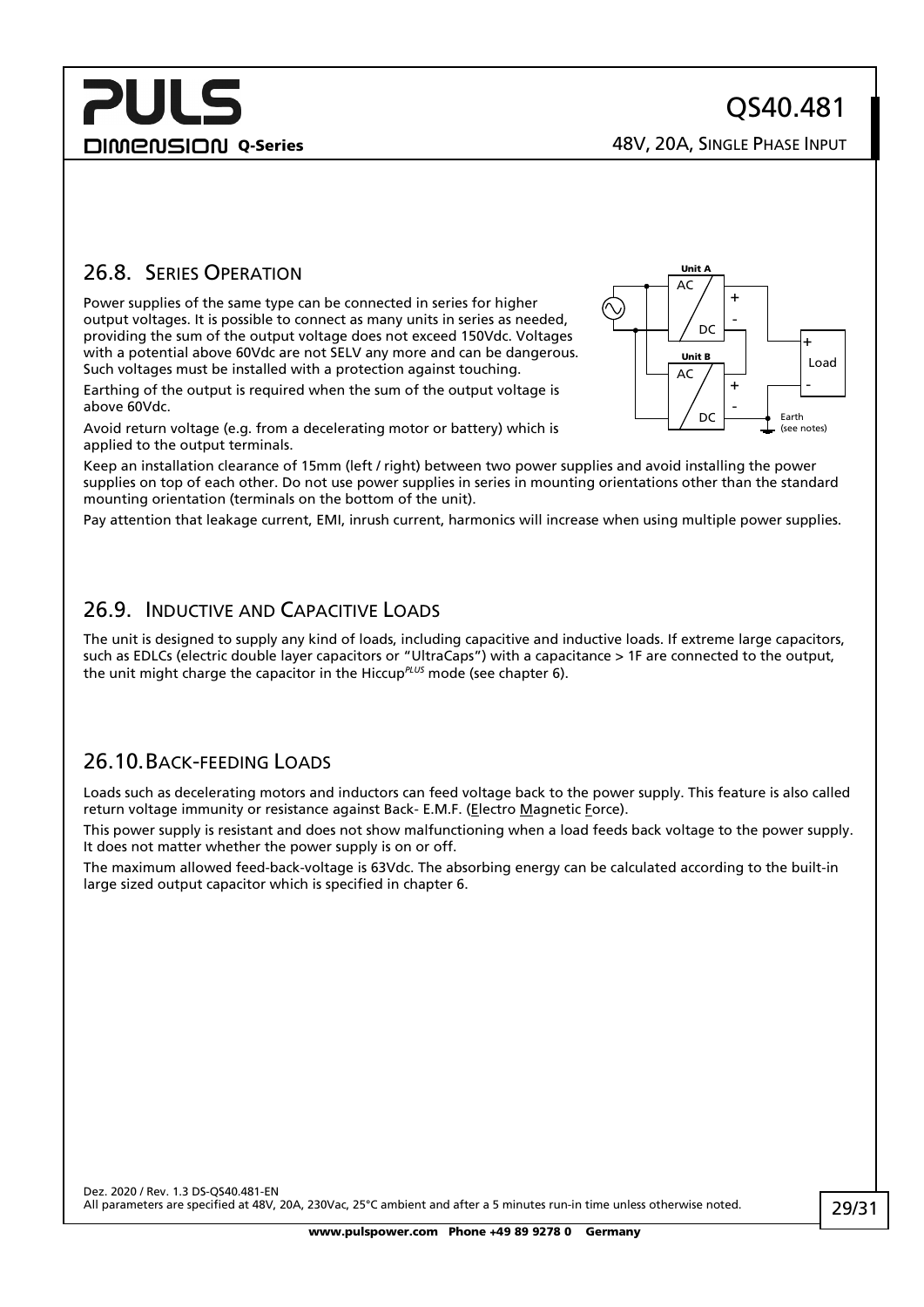L N PE

Power Supply AC

> internal fuse

> > DC

DIMENSION Q-Series 28V, 20A, SINGLE PHASE INPUT

 $240V + 10%$  max.

%01+ V0tz

max.

L2

L3

L1

### <span id="page-29-0"></span>26.11.OPERATION ON TWO PHASES

The power supply can also be used on two-phases of a three-phase-system. Such a phase to phase connection is allowed as long as the supplying voltage is below  $240V^{+10\%}$ .

<span id="page-29-1"></span>

When the power supply is installed in a tightly sealed enclosure, the temperature inside the enclosure will be higher than outside. In such situations, the inside temperature defines the ambient temperature for the power supply.

The following measurement results can be used as a reference to estimate the temperature rise inside the enclosure.

The power supply is placed in the middle of the box, no other heat producing items are inside the box

| Enclosure:                            | Rittal Typ IP66 Box PK 9522 100, plastic, 254x180x165mm                                       |
|---------------------------------------|-----------------------------------------------------------------------------------------------|
| Load:                                 | 48V, 16A; (=80%) load is placed outside the box                                               |
| Input:                                | 230Vac                                                                                        |
| Temperature inside enclosure:         | 65.6 $\degree$ C (in the middle of the right side of the power supply with a distance of 2cm) |
| Temperature outside enclosure: 24.1°C |                                                                                               |
| Temperature rise:                     | 41.5K                                                                                         |